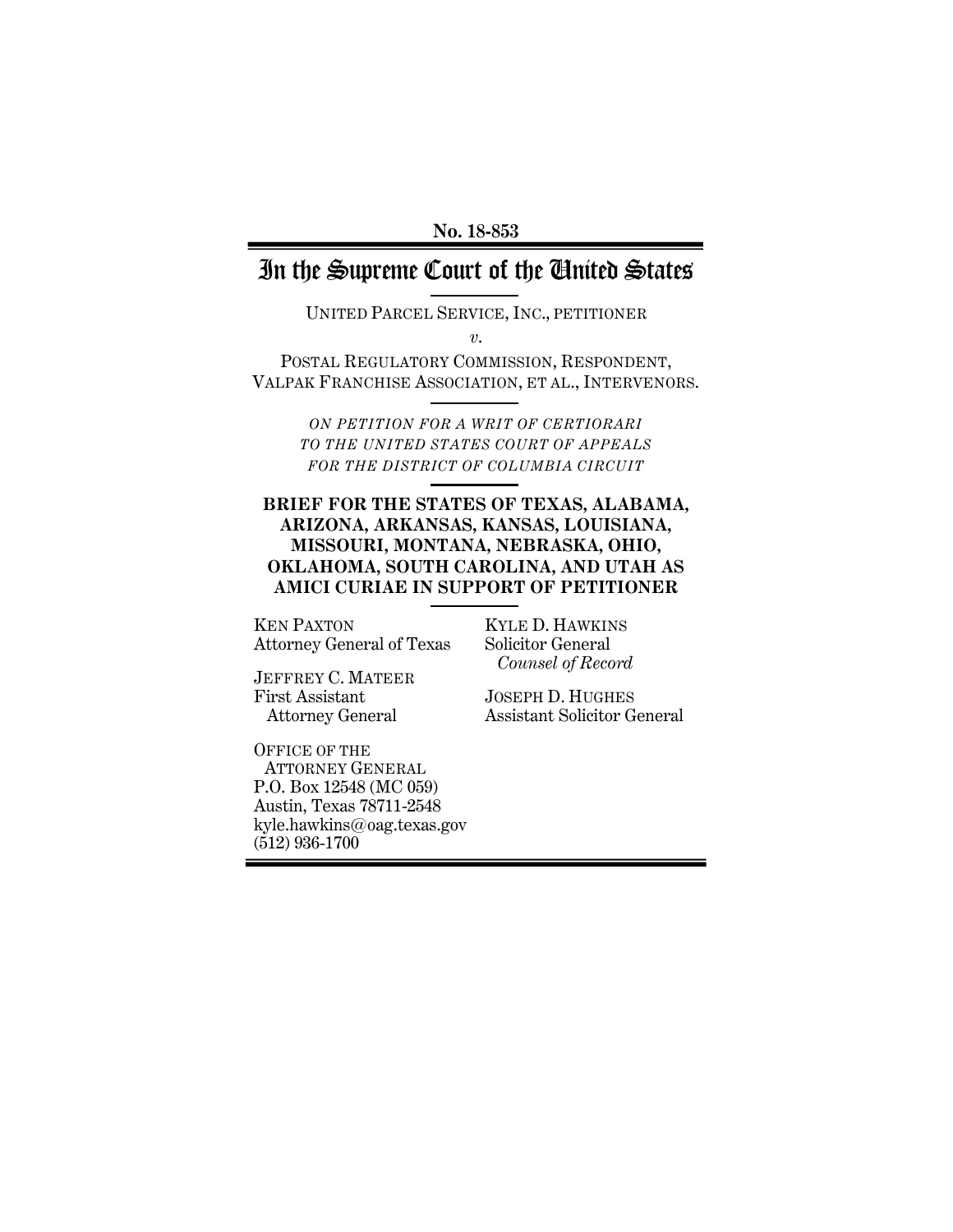# **TABLE OF CONTENTS**

|                                                                                       | Page |
|---------------------------------------------------------------------------------------|------|
|                                                                                       |      |
|                                                                                       |      |
|                                                                                       |      |
|                                                                                       |      |
| The Court Should Overrule Chevron<br>I.                                               |      |
| A. Interpreting statutory text is primarily<br>the role of courts, not administrative |      |
| <i>Chevron</i> deference invites instability and<br>B.<br>1. A broad range of agency  |      |
| interpretations makes it hard to                                                      |      |
| 2. <i>Chevron's</i> applicability remains                                             |      |
| C. <i>Chevron</i> deference poses a significant                                       |      |
| D. Chevron increasingly appears                                                       |      |
| This Case Presents an Opportunity to<br>Н.                                            |      |
|                                                                                       |      |
|                                                                                       |      |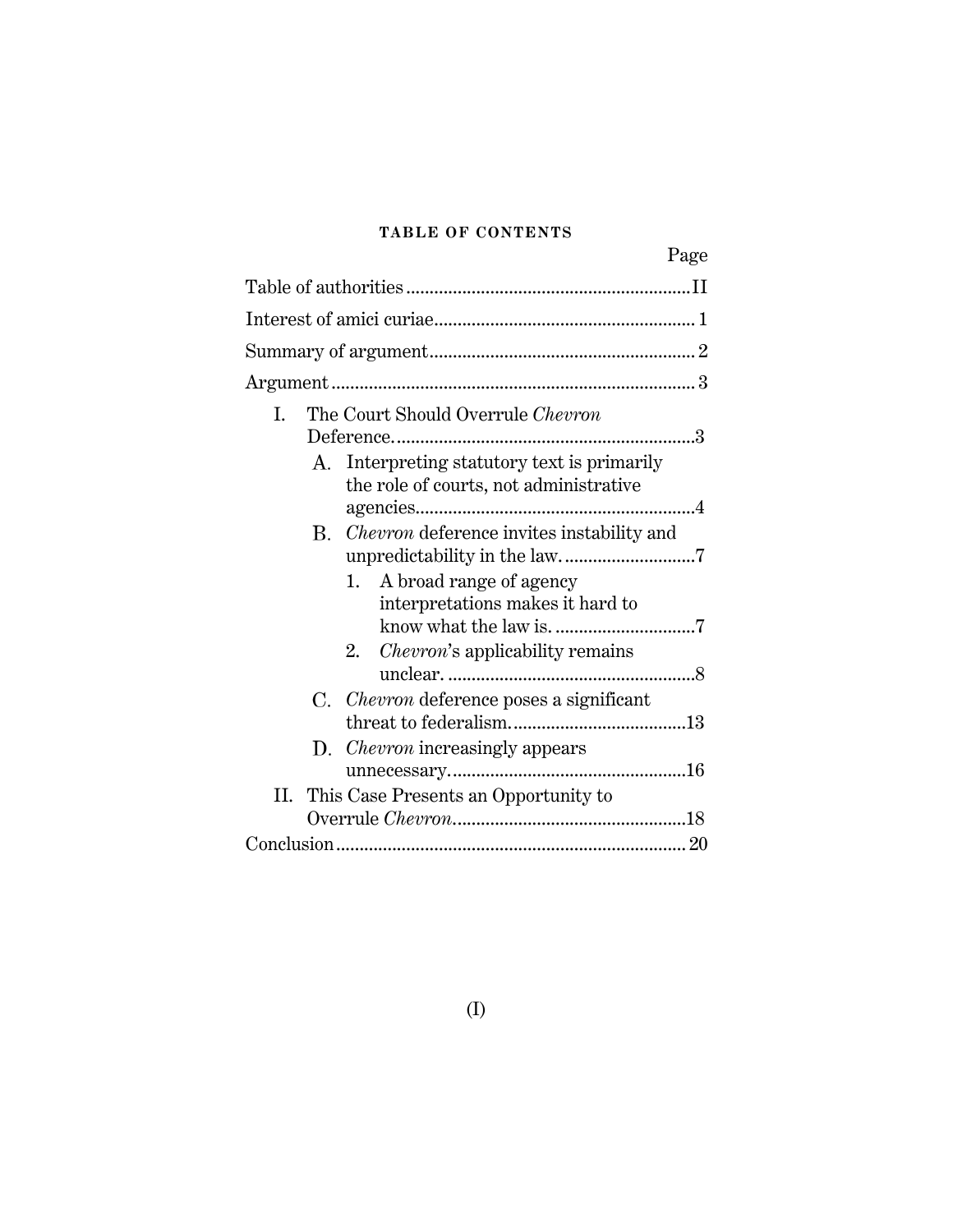# II **TABLE OF AUTHORITIES**

| ` <i>g</i> `6( |  |
|----------------|--|

# **Cases**

| Babbitt v. Sweet Home Chapter of Cmtys.   |  |
|-------------------------------------------|--|
| for a Great Or.,                          |  |
|                                           |  |
| Barber v. Thomas,                         |  |
|                                           |  |
| Barnhart v. Walton,                       |  |
|                                           |  |
| Chevron, U.S.A., Inc. v. Natural          |  |
| Resources Defense Council, Inc.,          |  |
|                                           |  |
| City of Arlington, Tex. v. FCC,           |  |
|                                           |  |
| City of Brighton v. Rodriguez,            |  |
|                                           |  |
| Egan v. Del. River Port Auth.,            |  |
|                                           |  |
| Egelhoff v. Egelhoff ex rel. Breiner,     |  |
|                                           |  |
| Esquivel-Quintana v. Lynch,               |  |
| 810 F.3d 1019 (6th Cir. 2016), rev'd, 137 |  |
| S. Ct. 1562 (2017)                        |  |
| FCC v. Fox Television Stations, Inc.,     |  |
|                                           |  |
| FDA v. Brown & Williamson Tobacco         |  |
| Corp.                                     |  |
|                                           |  |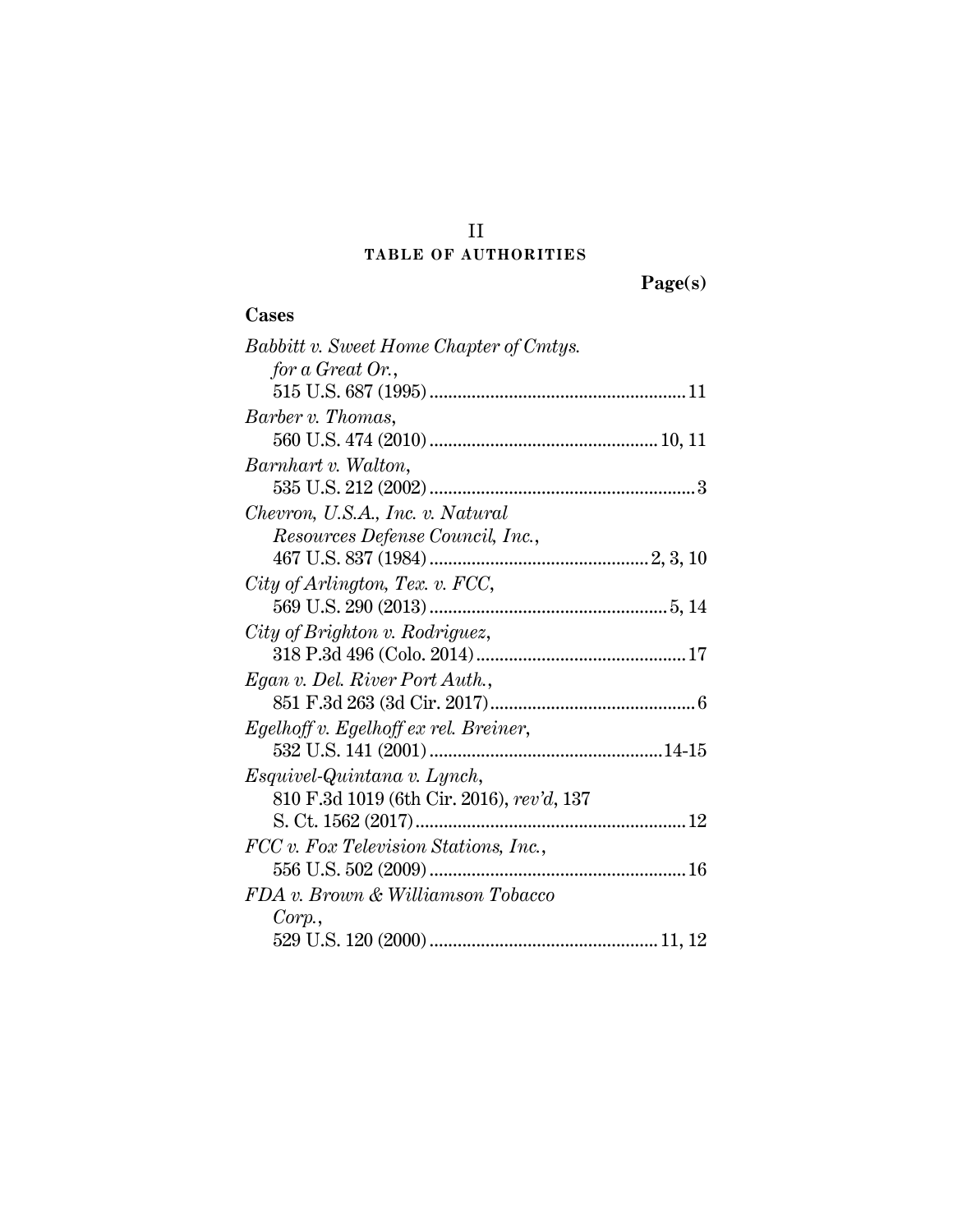# III *Free Enter. Fund v. Pub. Co. Accounting*

Cases — continued:

| $\cdots$ $\cdots$                           |
|---------------------------------------------|
| Oversight Bd.,                              |
|                                             |
| Friends of the Columbia Gorge, Inc. v.      |
| Columbia River Gorge Comm'n,                |
| 213 P.3d 1164 (Or. 2009) (en banc)  17      |
| Geier v. Am. Honda Motor Co.,               |
|                                             |
| Gold Creek Cellular of Mont. Ltd. P'ship v. |
| State Dep't of Revenue,                     |
|                                             |
| Gonzales v. Oregon,                         |
|                                             |
| Gregory v. Ashcroft,                        |
|                                             |
| Gutierrez-Brizuela v. Lynch,                |
|                                             |
| In re Complaint of Rovas Against SBC        |
| Mich.,                                      |
|                                             |
| INS v. Chadha,                              |
| 462 U.S. 919 (1983) (White, J.,             |
|                                             |
| Judulang v. Holder,                         |
|                                             |
| Kan. Dep't of Revenue v. Powell,            |
|                                             |
|                                             |
| King v. Burwell,                            |
|                                             |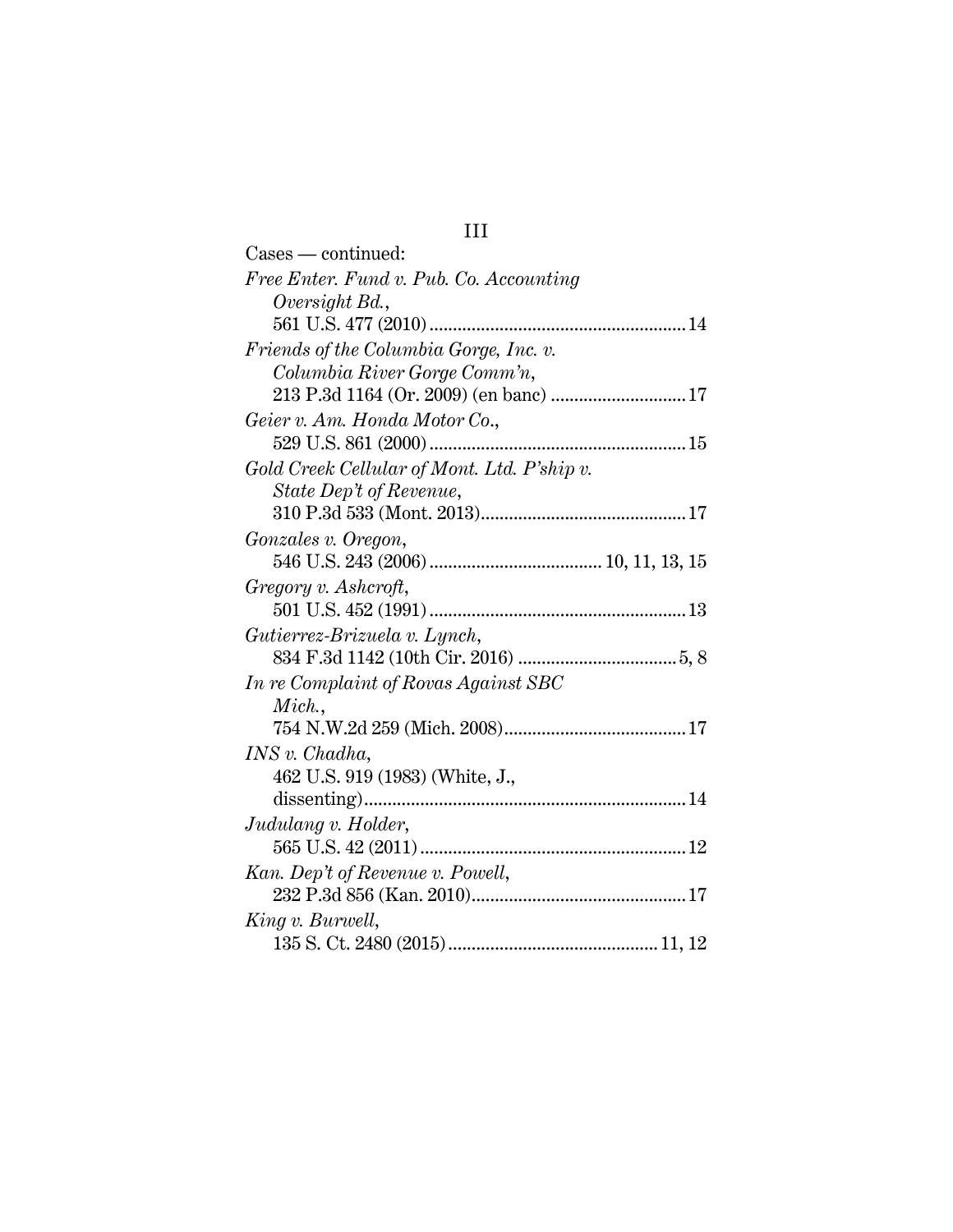| 1 V                                        |  |
|--------------------------------------------|--|
| $\text{Case} - \text{continued}$ :         |  |
| Lawson v. FMR LLC,                         |  |
|                                            |  |
| Marbury v. Madison,                        |  |
|                                            |  |
| Massachusetts v. EPA,                      |  |
|                                            |  |
| MCI Telecomms. Corp. v. AT&T,              |  |
|                                            |  |
| Medtronic, Inc. v. Lohr,                   |  |
|                                            |  |
| Michigan v. EPA,                           |  |
|                                            |  |
| $Nat'l$ Ass'n of Mfrs. v. Dep't of Def.,   |  |
|                                            |  |
| Nat'l Cable & Telecomms. Ass'n v. Brand    |  |
| X Internet Servs.,                         |  |
|                                            |  |
| Pearson v. Callahan,                       |  |
|                                            |  |
| Pereira v. Sessions,                       |  |
|                                            |  |
| R.R. Comm'n of Tex. v. Tex. Citizens for a |  |
| Safe Future & Clean Water,                 |  |
|                                            |  |
| $SEC v. \,S loan,$                         |  |
|                                            |  |
| Skidmore v. Swift & Co.,                   |  |
|                                            |  |
| Smith v. City of Jackson, Miss.,           |  |
|                                            |  |

IV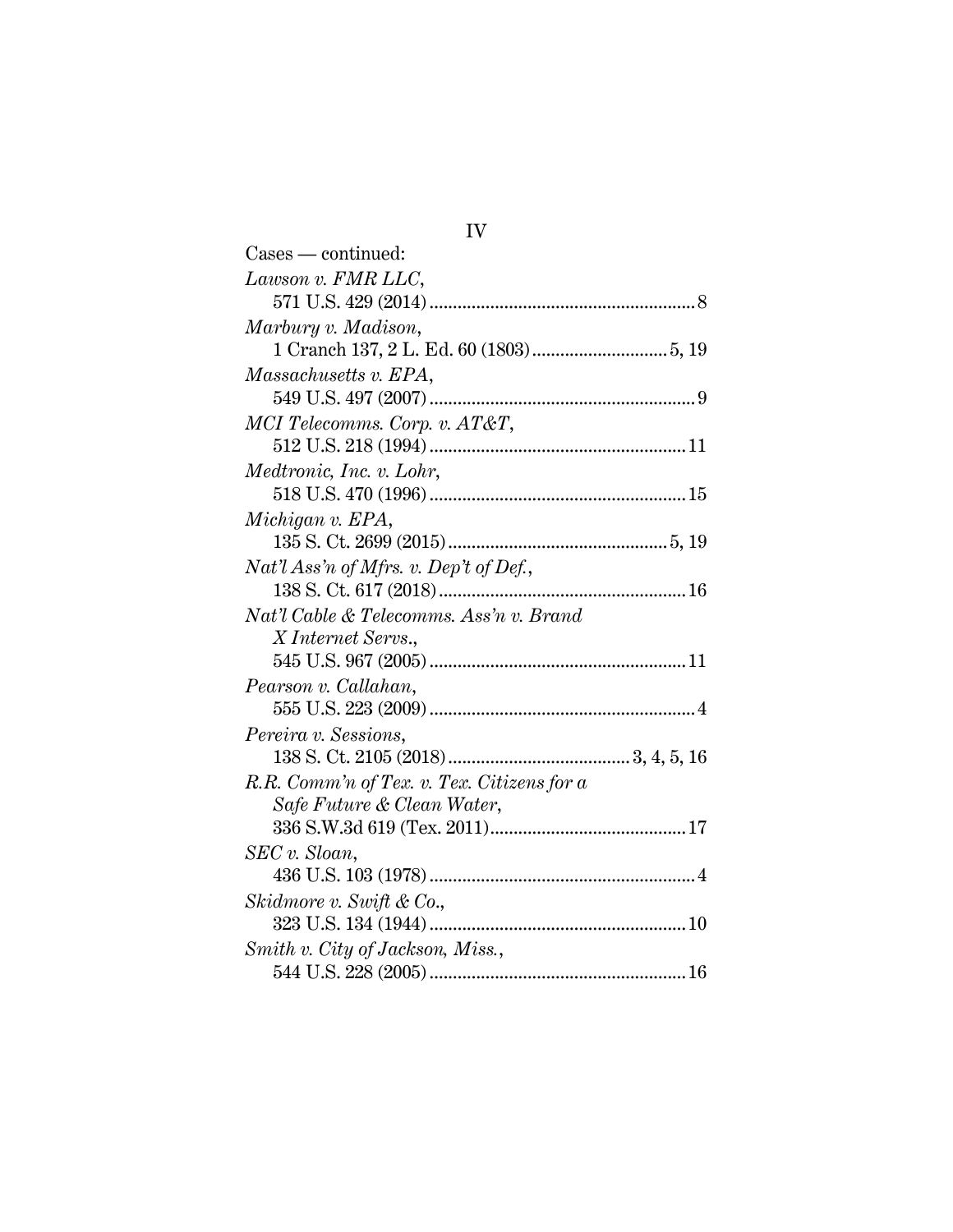| $\text{Case} - \text{continued}$ :      |
|-----------------------------------------|
| Stambaugh v. Killian,                   |
|                                         |
| Tetra Tech EC, Inc., v. Wisc. Dep't of  |
| Revenue,                                |
| No. 2015AP2019, 2018 WL 3122322         |
|                                         |
| U.S. Telecom Ass'n v. FCC,              |
|                                         |
| United States v. Mead Corp.,            |
|                                         |
| Verizon Comms., Inc. v. FCC,            |
|                                         |
| Watters v. Wachovia Bank, N.A.,         |
|                                         |
| Whitman v. Am. Trucking Ass'ns,         |
|                                         |
| Wisc. Cent. Ltd. v. United States,      |
| No. 17-530, 2018 WL 3058014 (U.S.       |
|                                         |
| Zuni Pub. Sch. Dist. No. 89 v. Dep't of |
| Educ.                                   |
|                                         |
| <b>Statute</b>                          |
|                                         |
| <b>Other Authorities</b>                |
| William R. Andersen, Against Chevron-A  |
| Modest Proposal, 56 Admin. L. Rev.      |
|                                         |

V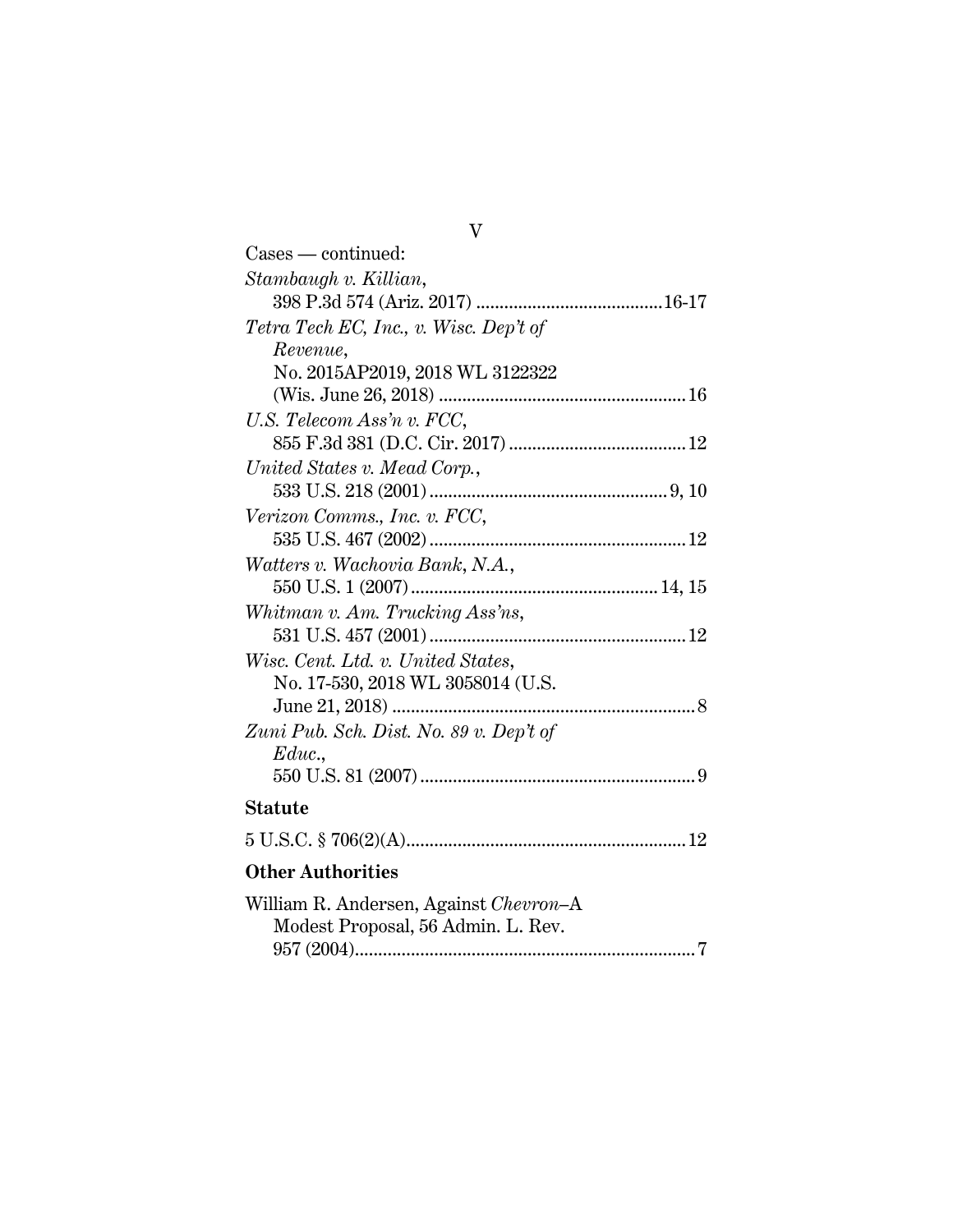# VI

| Aditya Bamzai, The Origins of Judicial           |  |
|--------------------------------------------------|--|
| Deference to Executive Interpretation,           |  |
|                                                  |  |
| Jack M. Beerman, <i>Chevron</i> at the Roberts   |  |
| Court: Still Failing After All These             |  |
|                                                  |  |
| Jack M. Beerman, End the Failed Chevron          |  |
| Experiment Now: How Chevron Has                  |  |
| Failed and Why It Can and Should Be              |  |
|                                                  |  |
| Stephen Breyer, Judicial Review of               |  |
| Questions of Law and Policy, 38 Admin.           |  |
|                                                  |  |
| 122 Cong. Rec. H10,685 (daily ed. Sept. 21,      |  |
| 1976) (statement of Rep. Levitas)  15            |  |
| John Hart Ely, Democracy and Distrust: A         |  |
| Theory of Judicial Review 131 (1980)  15         |  |
| The Federalist No. 47, at 301 (James             |  |
|                                                  |  |
| David M. Hasen, The Ambiguous Basis of           |  |
| Judicial Deference to Administrative             |  |
|                                                  |  |
| Linda Jellum, <i>Chevron</i> 's Demise: A Survey |  |
| of <i>Chevron</i> from Infancy to Senescence,    |  |
|                                                  |  |
| Robert A. Katzmann, Judging Statutes             |  |
| (2014)); Philip Hamburger, Chevron               |  |
|                                                  |  |
| Brett M. Kavanaugh, Fixing Statutory             |  |
| Interpretation, 129 Harv. L. Rev. 2118           |  |
|                                                  |  |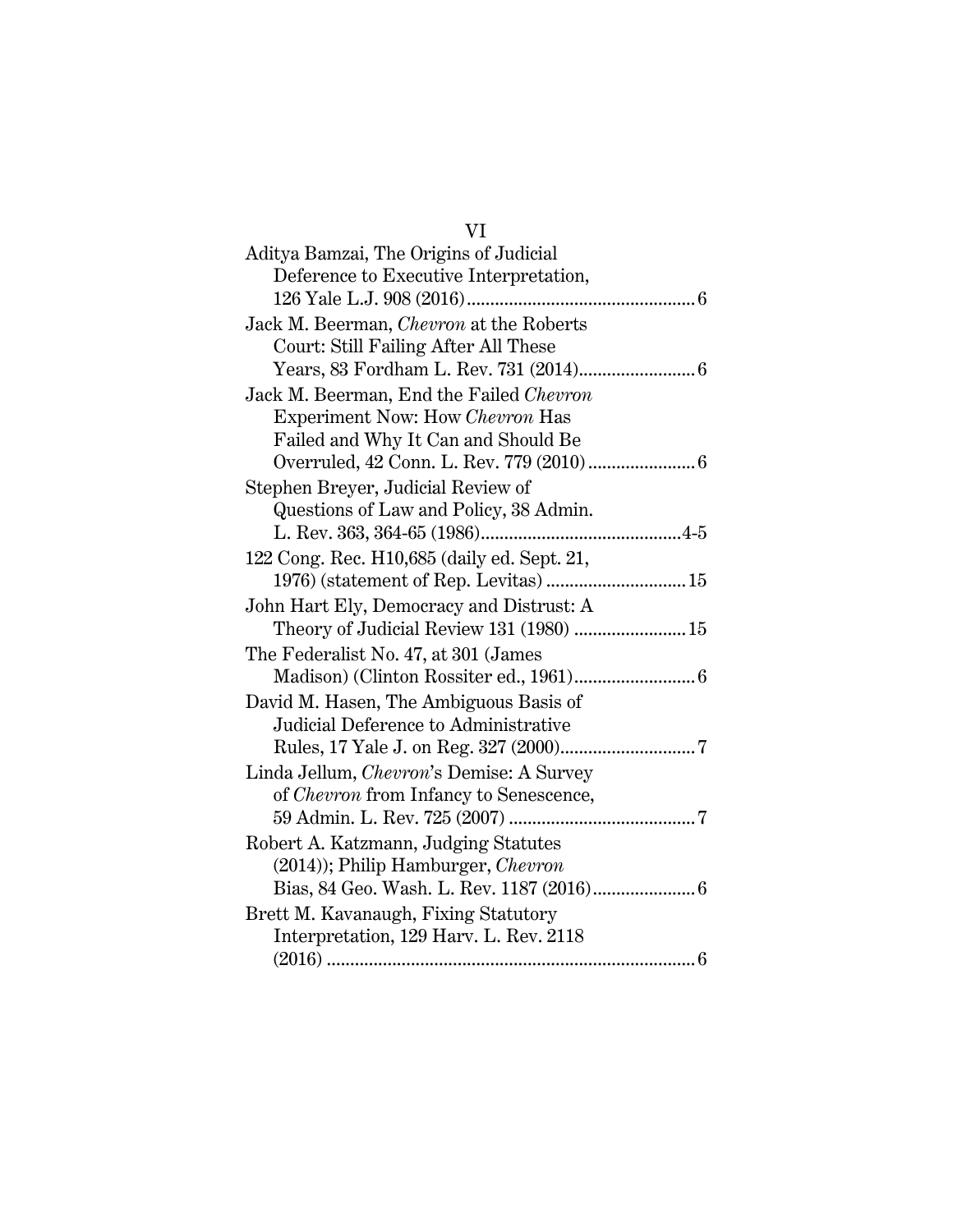# VII

| Michael W. McConnell, Federalism:              |
|------------------------------------------------|
| Evaluating the Founders' Design, 54 U.         |
| Chi. L. Rev. 1484, 1493-94, 1498-1507,         |
|                                                |
| Jeffrey A. Pojanowski, Without Deference,      |
|                                                |
| Antonin Scalia, Judicial Deference to          |
| Administrative Interpretations of Law,         |
|                                                |
| Cass R. Sunstein, <i>Chevron</i> Step Zero, 92 |
|                                                |
| Tex. Att'y Gen. Op. No. KP-115, 2016 WL        |
|                                                |
| Christopher J. Walker, Attacking Auer          |
| and <i>Chevron</i> Deference: A Literature     |
| Review, 16 Geo. J.L. & Pub. Pol'y 103          |
|                                                |
|                                                |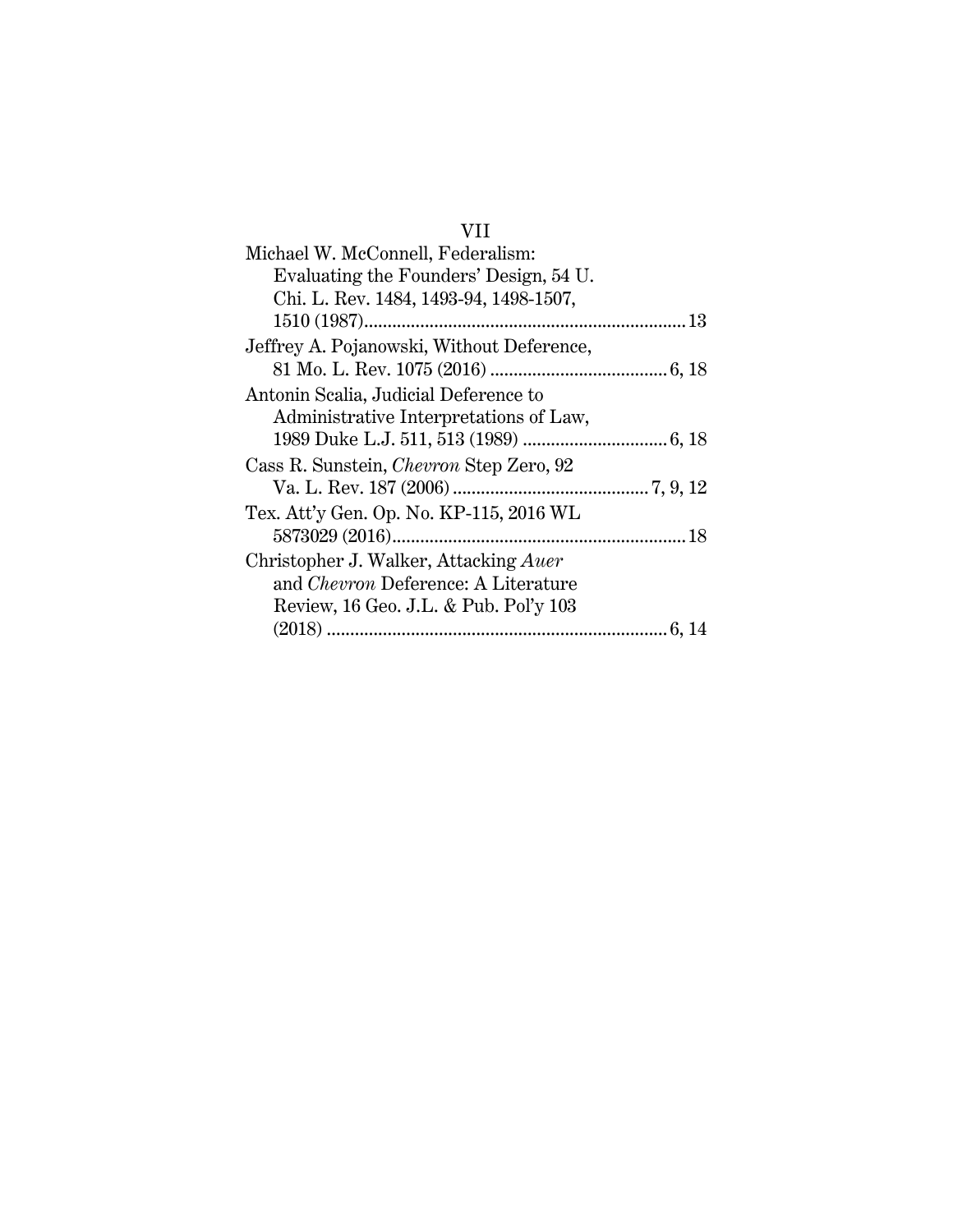#### **INTEREST OF AMICI CURIAE**

Amici curiae are the States of Texas, Alabama, Arizona, Arkansas, Kansas, Louisiana, Missouri, Montana, Nebraska, Ohio, Oklahoma, South Carolina, and Utah. <sup>1</sup> The Amici States have an interest in ensuring that the manner in which federal administrative agencies interpret federal statutes does not subvert the interests of States and their citizens or dispossess courts of their constitutional duty to decide what the law is.

l

<sup>1</sup> Pursuant to Supreme Court Rule 37.2, Amici state that no counsel for any party authored this brief in whole or in part, and no person or entity other than Amici contributed monetarily to the preparation or submission of this brief. Counsel of record received timely notice of the intent to file this brief.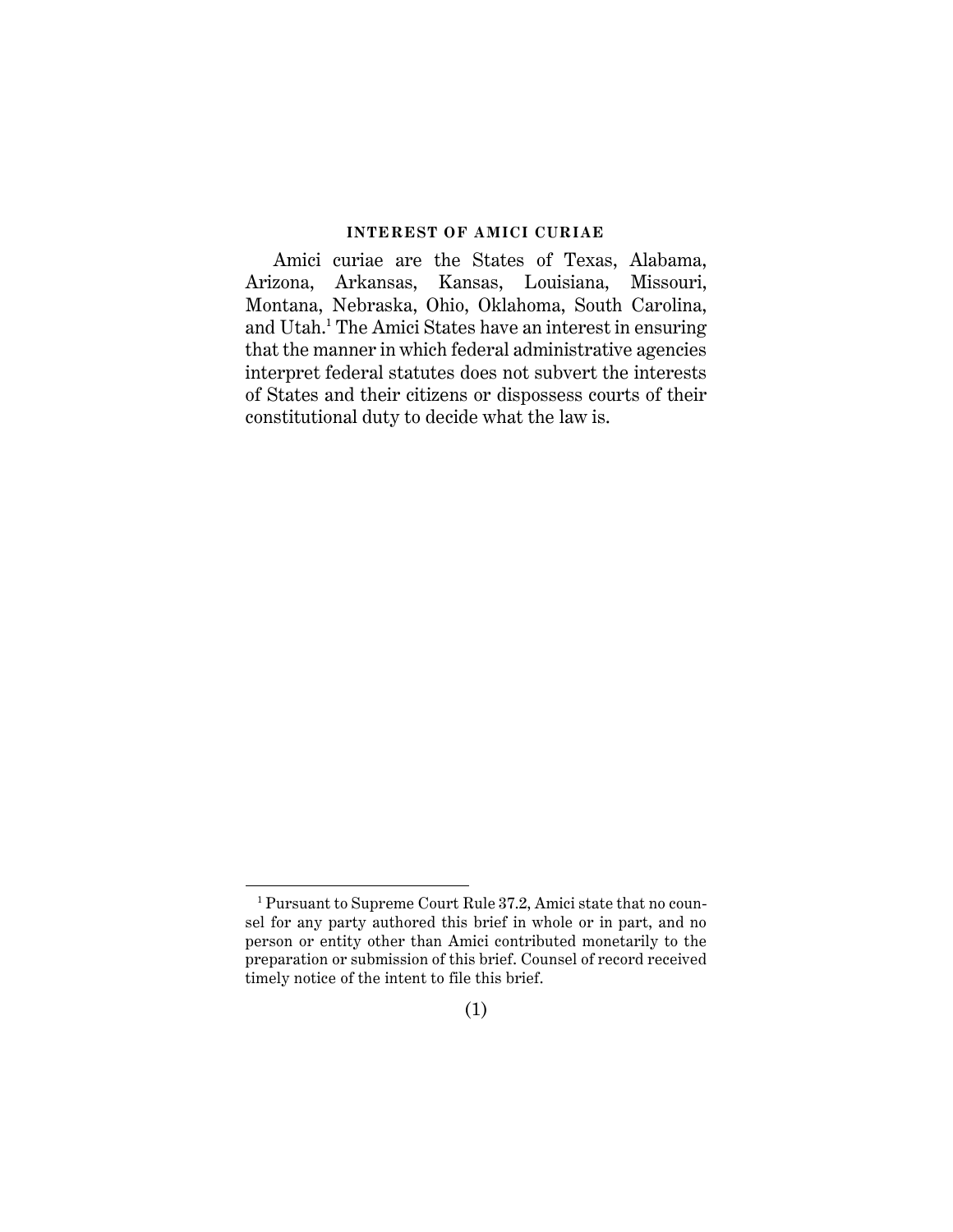#### <span id="page-9-0"></span>**SUMMARY OF ARGUMENT**

In recent years, several members of this Court and numerous commentators have raised constitutional and practical concerns regarding the deference to agency interpretations of federal statutes required under *Chevron, U.S.A., Inc. v. Natural Resources Defense Council, Inc.*, 467 U.S. 837 (1984). As Justice Kennedy recently acknowledged in *Pereira v. Sessions*, the time has come for the Court to reconsider *Chevron* deference. Amici States urge that *Chevron* deference should be overruled for several reasons. First, statutory construction is primarily the role of courts, not administrative agencies. Second, the *Chevron* framework foments uncertainty and instability in the law. Third, *Chevron* deference undermines principles of federalism. Finally, *Chevron* deference increasingly appears to be unnecessary.

The decision below explicitly turns on the application of *Chevron* deference. This case thus presents the Court an opportunity to revisit and overrule that doctrine.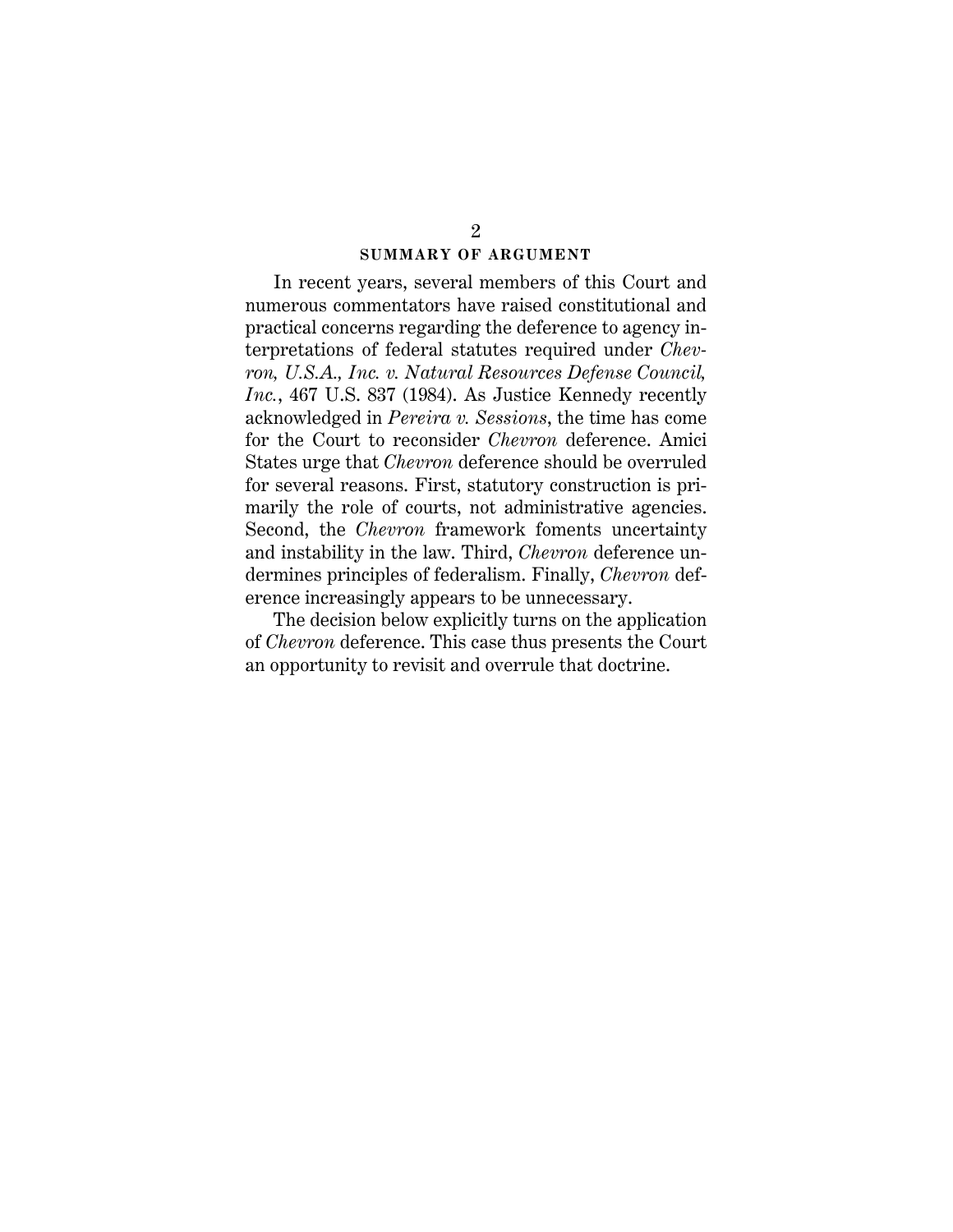#### **ARGUMENT**

#### **I. The Court Should Overrule Chevron Deference.**

<span id="page-10-1"></span>*Chevron* set out a now-familiar two-step process for judicial review of a federal agency's construction of a statute that it administers. At Step One, the reviewing court asks "whether Congress has directly spoken to the precise question at issue"; if it has, "that is the end of the matter." 467 U.S. at 842. If not, however, "the court does not simply impose its own construction on the statute." *Id.* at 843. Instead, "if the statute is silent or ambiguous with respect to the specific issue," at Step Two "the question for the court is whether the agency's answer is based on a permissible construction of the statute." *Id.* If so, the court must defer to the agency's interpretation, even if the court on its own would have interpreted the statute differently. *Id.* Thus, in the very common situation where "the precise question" is not answered by the text of a federal statute, an agency's interpretation has the force and effect of law unless it "exceeds the bounds of the permissible." *Barnhart v. Walton*, 535 U.S. 212, 218 (2002).

<span id="page-10-2"></span><span id="page-10-0"></span>In the Court's recent *Pereira v. Sessions* decision, Justice Kennedy wrote separately to "note [his] concern with the way in which the Court's opinion in [*Chevron*] has come to be understood and applied." 138 S. Ct. 2105, 2120 (2018) (Kennedy, J., concurring) (citations omitted). Justice Kennedy described as "troubling" the "reflexive deference" that some courts of appeals have exhibited in applying *Chevron*, and observed that "it seems necessary and appropriate to reconsider, in an appropriate case, the premises that underlie *Chevron* and how courts have implemented that decision." *Id.* at 2120-21. In the same case, Justice Alito described *Chevron* as an "increasingly maligned precedent," *id.* at 2121 (Alito, J., dissenting),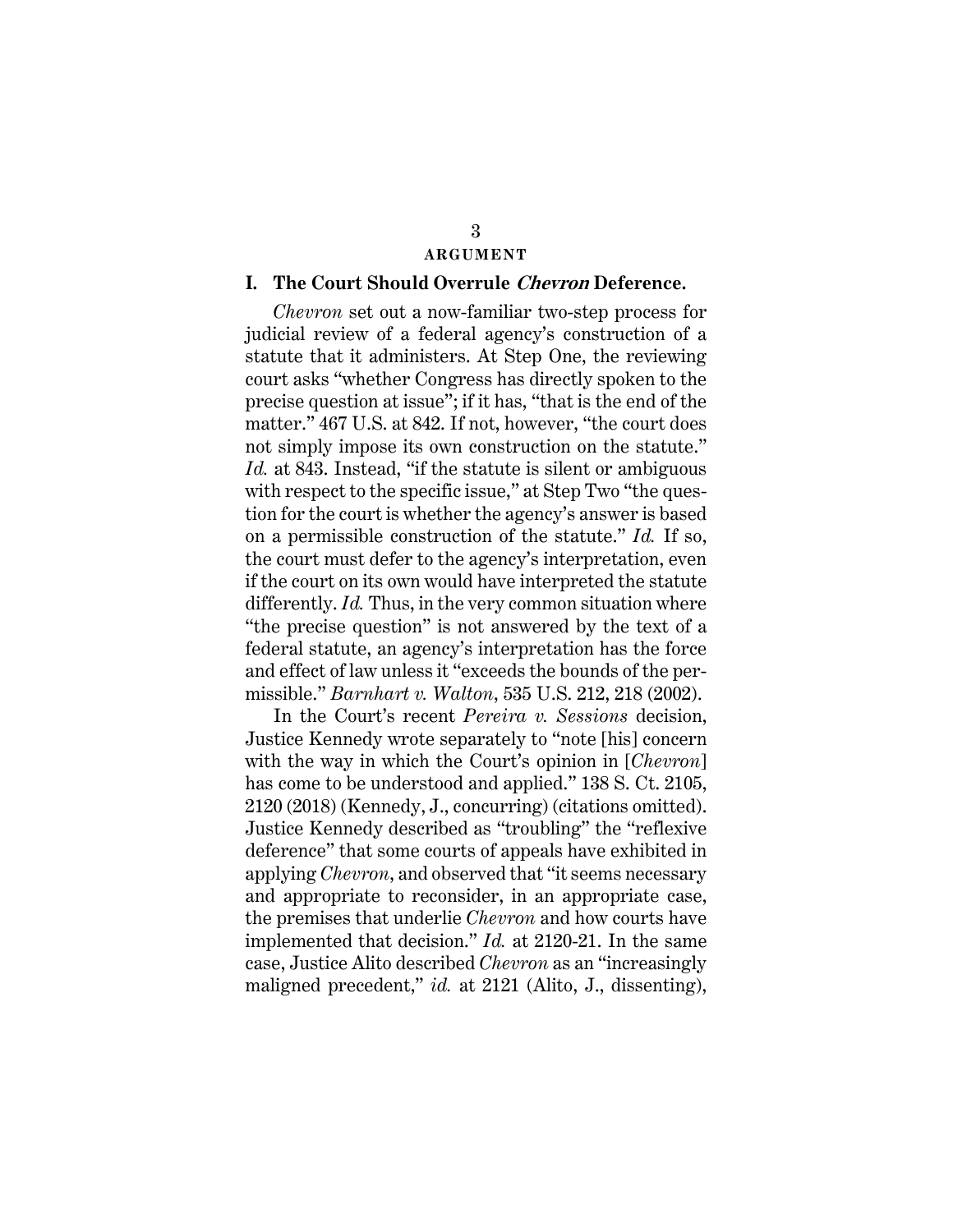and wondered whether "the Court has overruled *Chevron* in a secret decision that has somehow escaped my attention," *id.* at 2129.

<span id="page-11-1"></span><span id="page-11-0"></span>Amici States agree that the time has come to reconsider *Chevron* deference, and this case provides an appropriate vehicle. Although the Court does not lightly reconsider its precedents, it has not hesitated to do so when "experience has pointed up the precedent's shortcomings." *Pearson v. Callahan*, 555 U.S. 223, 233 (2009). This brief, while not attempting to categorically address all of *Chevron*'s shortcomings, will summarize some of *Chevron*'s more problematic aspects as grounds to reconsider and overrule *Chevron* deference in this or another suitable case.

# **Interpreting statutory text is primarily the role of courts, not administrative agencies.**

<span id="page-11-2"></span>Interpreting statutes is a core judicial function. *See, e.g.*, *SEC v. Sloan*, 436 U.S. 103, 118 (1978) (noting that "courts are the final authorities on issues of statutory construction"). By contrast, setting public policy is a legislative or executive function. Yet the *Chevron* doctrine effectively reverses these roles by requiring courts to defer to reasonable agency interpretations of statutes.

<span id="page-11-3"></span>Two years after *Chevron* was decided, then-Judge Breyer explained that *Chevron* deference, in tandem with the "hard look" doctrine formerly adopted by the D.C. Circuit, yielded the "anomalous" result of "urg[ing] courts to defer to administrative interpretations of regulatory statutes, while also urging them to review agency decisions of regulatory policy strictly." Stephen Breyer, Judicial Review of Questions of Law and Policy, 38 Ad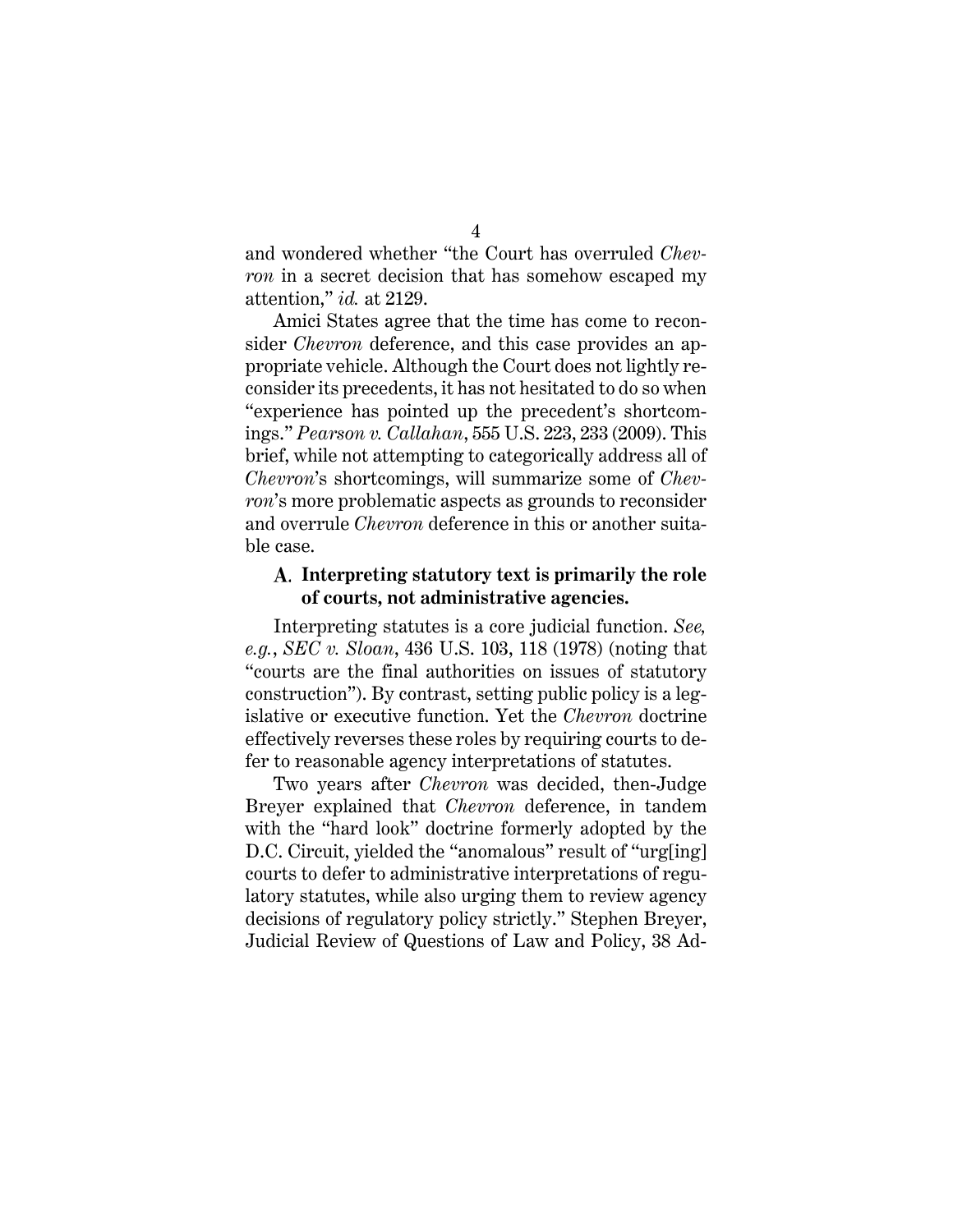min. L. Rev. 363, 364-65 (1986). As Justice Breyer observed, *Chevron* gets it exactly backwards. The constitutionally proper approach is for courts to independently engage in statutory interpretation while deferring to administrative agencies' policy determinations.

<span id="page-12-4"></span><span id="page-12-3"></span><span id="page-12-2"></span><span id="page-12-1"></span><span id="page-12-0"></span>As Members of this Court and others have observed, *Chevron* deference implicates several constitutional issues, most notably separation-of-powers and non-delegation concerns. Requiring courts to defer to agency interpretations "precludes judges from exercising [independent] judgment" and "wrests from Courts the ultimate interpretative authority to 'say what the law is.'" *Michigan v. EPA*, 135 S. Ct. 2699, 2712 (2015) (Thomas, J., concurring) (quoting *Marbury v. Madison*, 1 Cranch 137, 177, 2 L. Ed. 60 (1803)); *see Pereira*, 138 S. Ct. at 2120-21 (Kennedy, J., concurring) (noting that *Chevron* deference can lead to "abdication of the Judiciary's proper role in interpreting federal statutes," and that "[t]he proper rules for interpreting statutes and determining agency jurisdiction and substantive agency powers should accord with constitutional separation-of-powers principles and the function and province of the Judiciary"); *City of Arlington, Tex. v. FCC*, 569 U.S. 290, 315 (2013) (Roberts, C.J., dissenting) ("[T]he citizen confronting thousands of pages of regulations—promulgated by an agency directed by Congress to regulate, say, 'in the public interest'—can perhaps be excused for thinking that it is the agency really doing the legislating."); *Gutierrez-Brizuela v. Lynch*, 834 F.3d 1142, 1149 (10th Cir. 2016) (Gorsuch, J., concurring) ("*Chevron . .* . permit[s] executive bureaucracies to swallow huge amounts of core judicial and legislative power and concentrate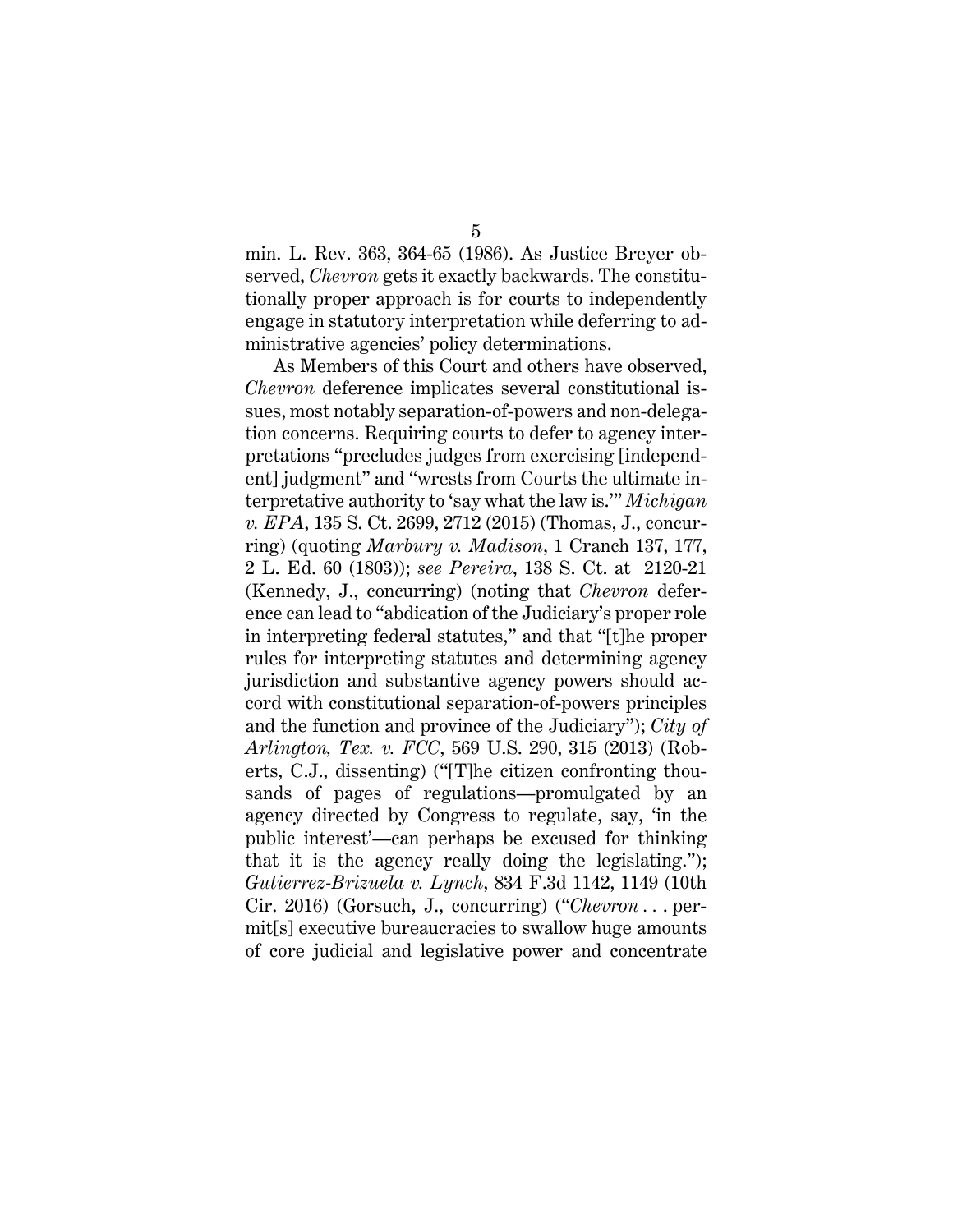<span id="page-13-8"></span><span id="page-13-0"></span>federal power in a way that seems more than a little difficult to square with the Constitution of the framers' design."); *Egan v. Del. River Port Auth.*, 851 F.3d 263, 279 (3d Cir. 2017) (Jordan, J., concurring in the judgment) ("The deference required by *Chevron* not only erodes the role of the judiciary, it also diminishes the role of Congress."); Antonin Scalia, Judicial Deference to Administrative Interpretations of Law, 1989 Duke L.J. 511, 513 (1989) ("Surely the law, that immutable product of Congress, is what it is, and its content—ultimately to be decided by the courts—cannot be altered or affected by what the Executive thinks about it."); *see also* The Federalist No. 47, at 301 (James Madison) (Clinton Rossiter ed., 1961) ("The accumulation of all powers, legislative, executive, and judiciary, in the same hands  $\dots$  may justly be pronounced the very definition of tyranny.").

<span id="page-13-9"></span><span id="page-13-7"></span><span id="page-13-6"></span><span id="page-13-5"></span><span id="page-13-4"></span><span id="page-13-3"></span><span id="page-13-2"></span><span id="page-13-1"></span>*Chevron* also has long been criticized by numerous commentators, on these and other grounds. *See, e.g.*, Christopher J. Walker, Attacking *Auer* and *Chevron* Deference: A Literature Review, 16 Geo. J.L. & Pub. Pol'y 103 (2018); Aditya Bamzai, The Origins of Judicial Deference to Executive Interpretation, 126 Yale L.J. 908 (2016); Jeffrey A. Pojanowski, Without Deference, 81 Mo. L. Rev. 1075 (2016); Brett M. Kavanaugh, Fixing Statutory Interpretation, 129 Harv. L. Rev. 2118 (2016) (reviewing Robert A. Katzmann, Judging Statutes (2014)); Philip Hamburger, *Chevron* Bias, 84 Geo. Wash. L. Rev. 1187 (2016); Jack M. Beerman, *Chevron* at the Roberts Court: Still Failing After All These Years, 83 Fordham L. Rev. 731 (2014); Jack M. Beerman, End the Failed *Chevron* Experiment Now: How *Chevron* Has Failed and Why It Can and Should Be Overruled, 42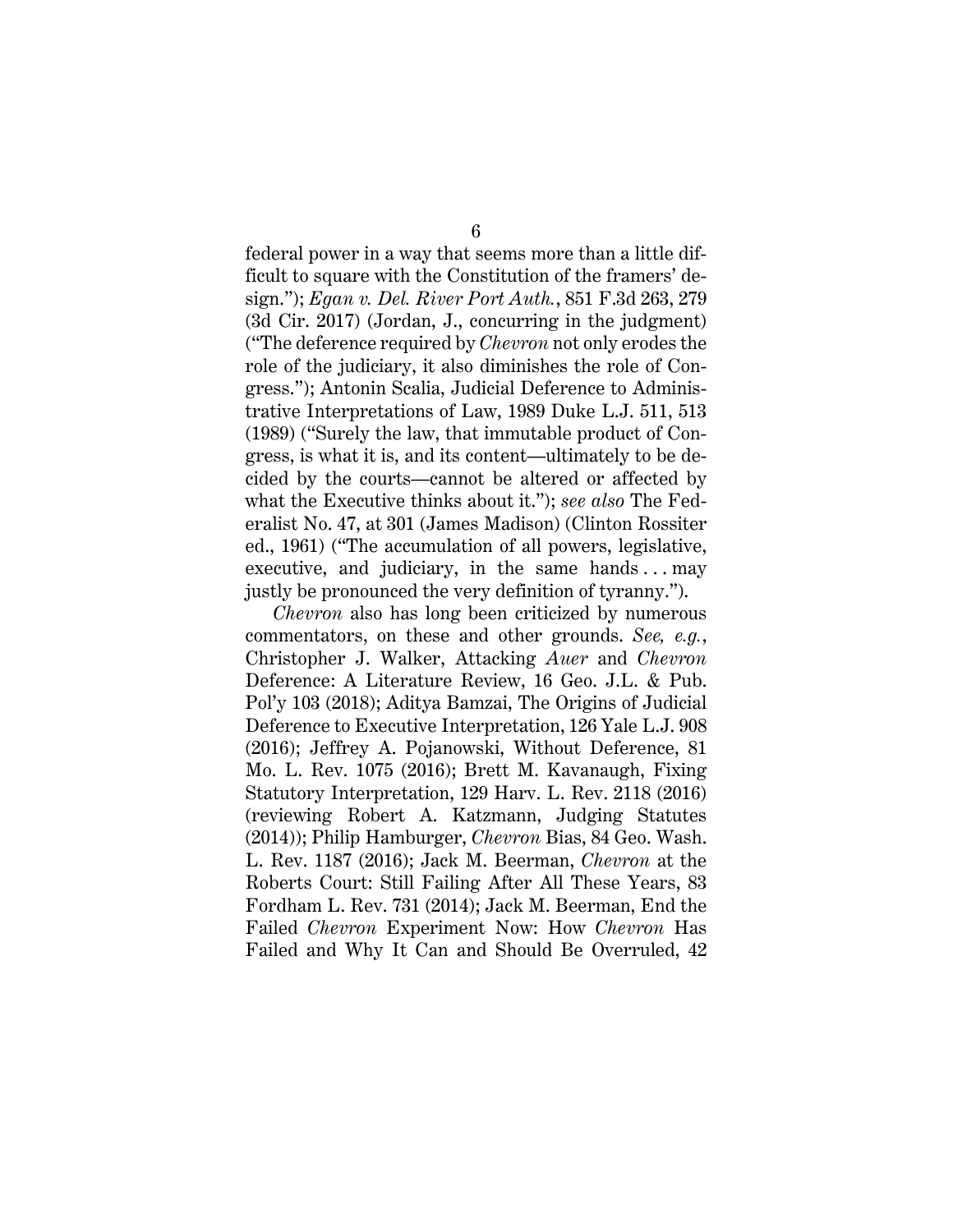<span id="page-14-3"></span><span id="page-14-2"></span><span id="page-14-1"></span><span id="page-14-0"></span>Conn. L. Rev. 779 (2010); Linda Jellum, *Chevron*'s Demise: A Survey of *Chevron* from Infancy to Senescence, 59 Admin. L. Rev. 725 (2007); Cass R. Sunstein, *Chevron* Step Zero, 92 Va. L. Rev. 187 (2006); William R. Andersen, Against *Chevron*–A Modest Proposal, 56 Admin. L. Rev. 957 (2004); David M. Hasen, The Ambiguous Basis of Judicial Deference to Administrative Rules, 17 Yale J. on Reg. 327 (2000). These widespread, well-articulated, and longstanding concerns about *Chevron*'s foundations and constitutional viability further support reconsideration of the doctrine.

# **Chevron deference invites instability and unpredictability in the law.**

### **1. A broad range of agency interpretations makes it hard to know what the law is.**

It is doubtless convenient for federal agencies to have little restraint on their interpretation of federal law; to be able to change their minds at any time, for any reason; and to receive deference even for interpretations expressed retroactively. But there is a price to be paid for these conveniences, and it is paid by those who are subject to the agency's regulatory authority. As then-Judge Gorsuch has explained:

Transferring the job of saying what the law is from the judiciary to the executive unsurprisingly invites the very sort of due process (fair notice) and equal protection concerns the framers knew would arise if the political branches intruded on judicial functions. Under *Chevron* the people aren't just charged with awareness of and the duty to conform their conduct to the fairest read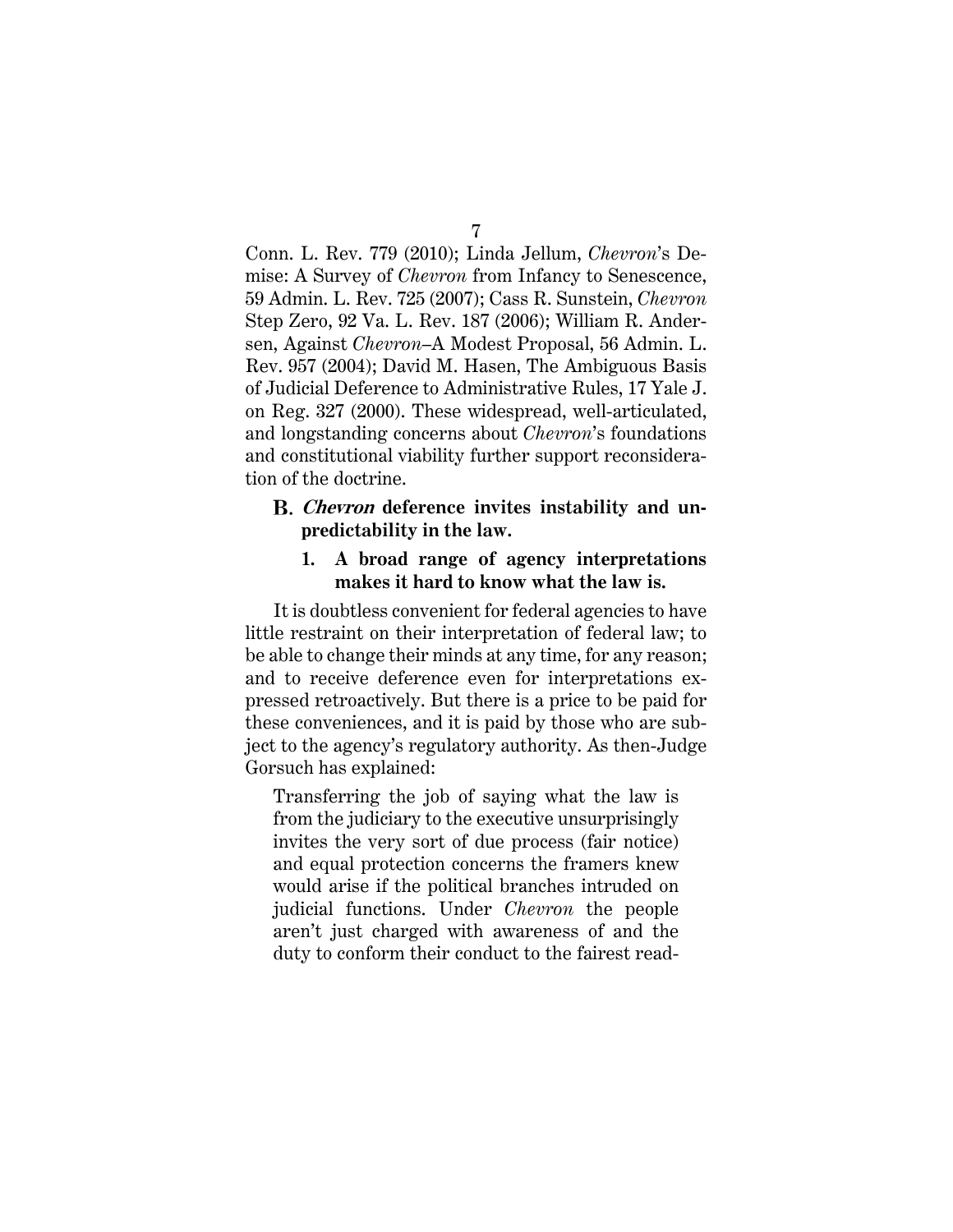ing of the law that a detached magistrate can muster. Instead, they are charged with an awareness of *Chevron*; required to guess whether the statute will be declared "ambiguous" (courts often disagree on what qualifies); and required to guess (again) whether an agency's interpretation will be deemed "reasonable." Who can even attempt all that, at least without an army of perfumed lawyers and lobbyists? And, of course, that's not the end of it. Even if the people somehow manage to make it through this far unscathed, they must always remain alert to the possibility that the agency will reverse its current view 180 degrees anytime based merely on the shift of political winds and *still* prevail. Neither, too, will agencies always deign to announce their views in advance; often enough they seek to impose their "reasonable" new interpretations only retroactively in administrative adjudications.

<span id="page-15-0"></span>*Gutierrez-Brizuela*, 834 F.3d at 1152 (Gorsuch, J., concurring). In this way, *Chevron* adds to uncertainty and instability in the law while marginalizing ordinary citizens from the political process.

#### <span id="page-15-2"></span><span id="page-15-1"></span>**2. Chevron's applicability remains unclear.**

Another major problem with *Chevron* deference is that it does not produce consistent, predictable results. For example, courts often disagree at Step One about whether a statutory term is ambiguous. *See, e.g*., *Wis. Cent. Ltd. v. United States*, 138 S. Ct. 2067, 2074 (2018) (rejecting *Chevron* deference); *id.* at 2078 (Breyer, J., dissenting) (urging *Chevron* deference); *Lawson v. FMR LLC*, 571 U.S. 429, 462 (2014) (Sotomayor, J., dissenting)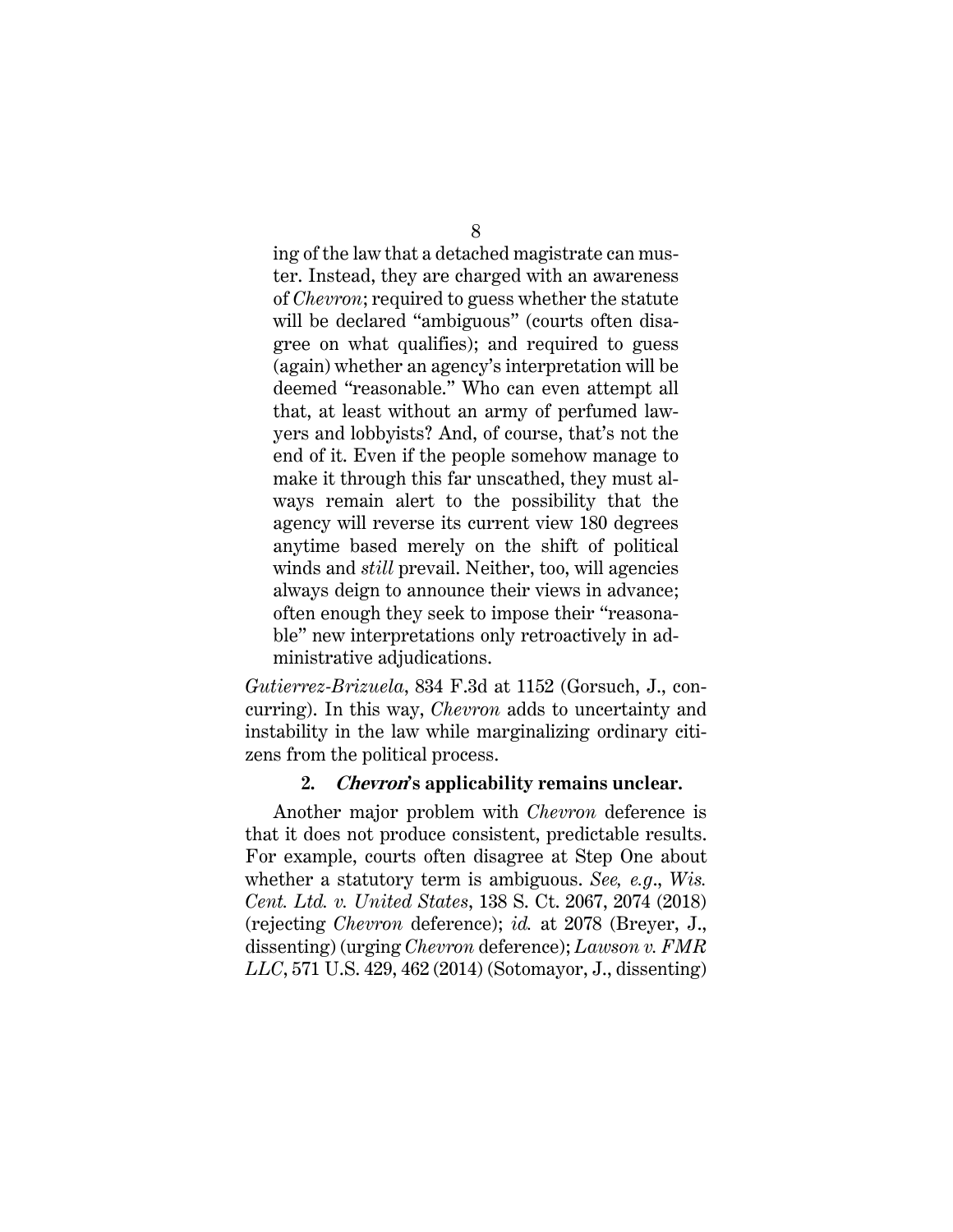<span id="page-16-2"></span>("[T]he majority ... fails to recognize that  $\S$  1514A is deeply ambiguous."); *Zuni Pub. Sch. Dist. No. 89 v. Dep't of Educ*., 550 U.S. 81, 100 (2007) ("[T]he language of the statute is broad enough to permit the Secretary's reading."); *id*. at 107 (Kennedy, J., concurring) ("[T]he Court is correct to find that the plain language of the statute is ambiguous."); id. at 108 (Scalia, J., dissenting) (opining that statute's plain text "clearly and unambiguously forecloses" the agency's interpretation); *Massachusetts v. EPA*, 549 U.S. 497, 529 & n.26 (2007) (finding statutory definition of "air pollutant" unambiguous); *id.* at 556-57 (Scalia, J., dissenting) (finding ambiguity in statutory definition).

<span id="page-16-3"></span><span id="page-16-0"></span>Over the past decade, however, much of the controversy over *Chevron* has arisen at the so-called "Step Zero"—"the initial inquiry into whether the *Chevron* framework applies at all." Sunstein, *supra*, 92 Va. L. Rev. at 191. In other words, the Court has created multiple exceptions where it can avoid *Chevron* deference by engaging in a threshold question about whether *Chevron* even applies in the first place. This additional doctrinal layer presents even more unresolved questions about several precedents that function as exceptions to *Chevron* deference, which in turn has created "a significant increase in uncertainty about the appropriate approach" to reviewing agency decision-making. *Id.*

<span id="page-16-1"></span>a. The principal *Chevron* Step Zero doctrine is reflected in a series of decisions concluding that *Chevron* deference is appropriate only "when agency decisions have followed procedures that guarantee deliberation and reflectiveness." *Id.* at 193 & n.29 (citing, *inter alia*, *United States v. Mead Corp.*, 533 U.S. 218, 221, 226-34 (2001)). In *Mead*, the Court stated that "administrative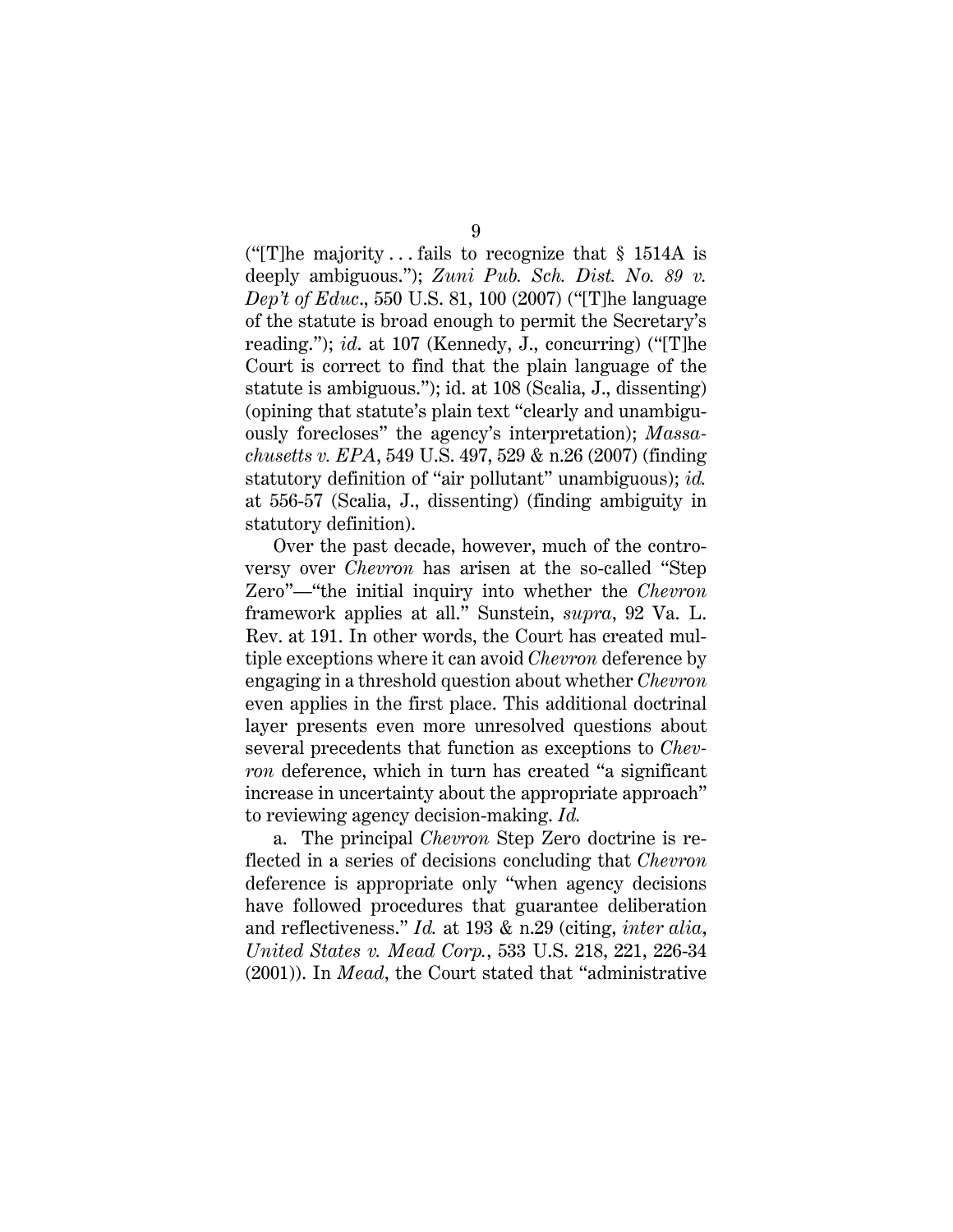<span id="page-17-4"></span>implementation of a particular statutory provision qualifies for *Chevron* deference when it appears that Congress delegated authority to the agency generally to make rules carrying the force of law, and that the agency interpretation claiming deference was promulgated in the exercise of that authority." 533 U.S. at 226-27. In so holding, the Court recognized that *Chevron* deference rests on a recognition that Congress has delegated to an agency the interpretive authority to implement "a particular provision" or answer "'a particular question.'" *Id.* at 229 (quoting *Chevron*, 467 U.S. at 844). After concluding that the agency interpretation at issue did not qualify for *Chevron* deference under that standard, the Court suggested that *Skidmore* deference, under which an agency ruling may "seek a respect proportional to its 'power to persuade,'" might be appropriate. *Id.* at 234-35 (quoting *Skidmore v. Swift & Co*., 323 U.S. 134, 140 (1944)).

<span id="page-17-3"></span><span id="page-17-2"></span><span id="page-17-1"></span><span id="page-17-0"></span>Justice Scalia's dissent noted that, by declining to draw a bright-line rule reserving *Chevron* deference for cases involving rulemaking or formal adjudication, the *Mead* majority had created additional uncertainty regarding *Chevron*'s applicability. *See id.* at 241 (Scalia, J., dissenting) ("The Court has largely replaced *Chevron* . . . with that test most beloved by a court unwilling to be held to rules (and most feared by litigants who want to know what to expect): th'ol' 'totality of the circumstances' test."). That uncertainty has long persisted in the wake of *Mead*. *Compare Barber v. Thomas*, 560 U.S. 474, 487 (2010) (invoking *Chevron* deference in reviewing agency's calculation of federal inmates' statutory goodtime credit), *Gonzales v. Oregon*, 546 U.S. 243, 258-68 (2006) (applying *Mead* in rejecting *Chevron* deference to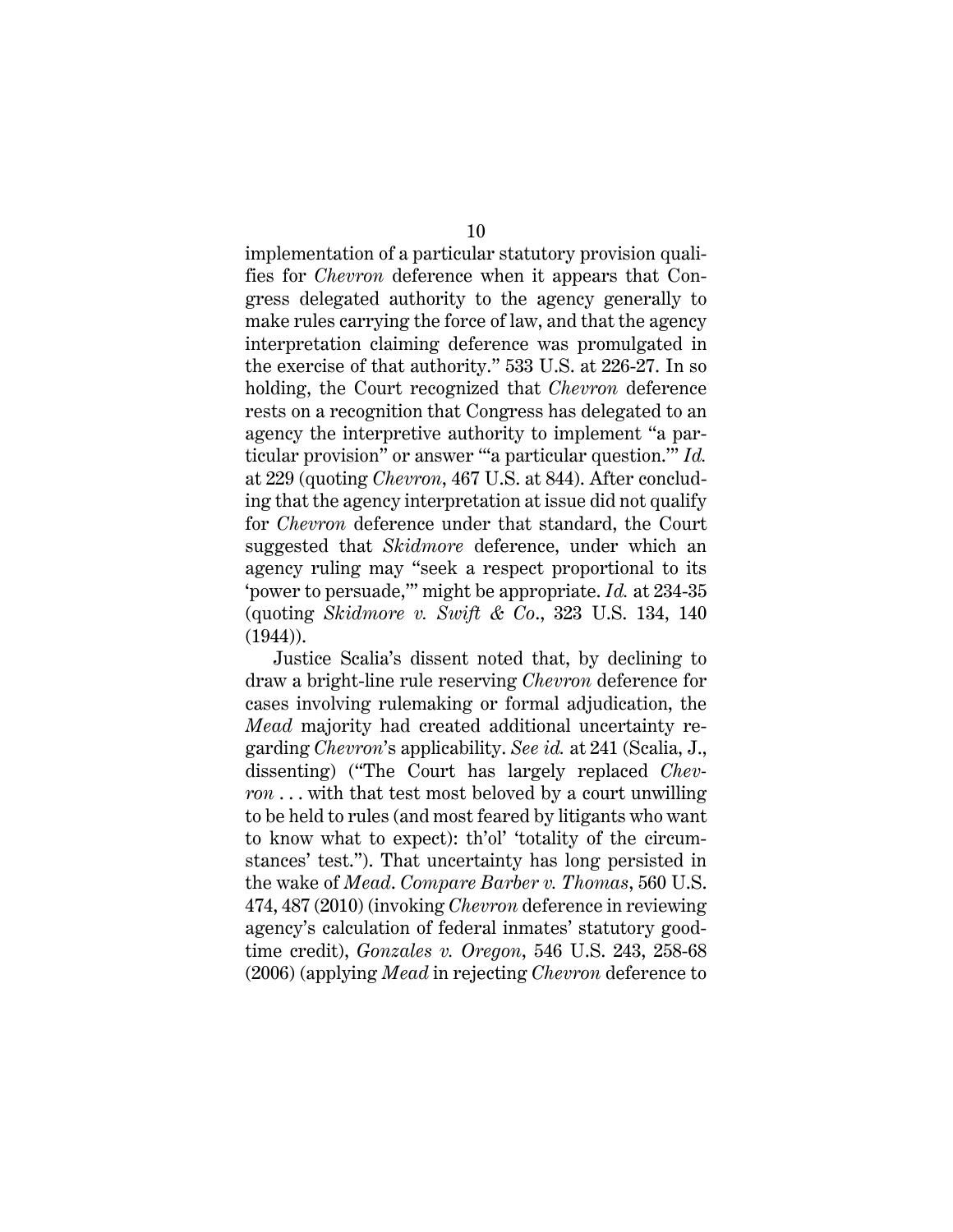<span id="page-18-6"></span><span id="page-18-1"></span>Attorney General's interpretations of Controlled Substances Act), *and Nat'l Cable & Telecomms. Ass'n v. Brand X Internet Servs*., 545 U.S. 967, 1003 (2005) (Breyer, J., concurring) ("I write separately . . . to point out that Justice Scalia, in my view, has wrongly characterized the Court's opinion in [*Mead* as holding] that 'some unspecified degree of formal process' before the agency 'was required' for courts to accord the agency's decision deference under [*Chevron*].") (quoting *id.* at 1015) (Scalia, J., dissenting), *with Barber*, 560 U.S. at 502-03 (Kennedy, J., dissenting) (arguing that, following *Mead*, the agency's credit calculation was not entitled to *Chevron* deference), *Gonzales*, 546 U.S. at 292-98 (Scalia, J., dissenting) (urging *Chevron* deference to Attorney General's statutory interpretations), *and Brand X*, 545 U.S. at 1014-15 (Scalia, J., dissenting) ("To the extent it set forth a comprehensible rule, *Mead* drastically limited the categories of agency action that would qualify for deference under [*Chevron*].").

<span id="page-18-5"></span><span id="page-18-4"></span><span id="page-18-3"></span><span id="page-18-2"></span><span id="page-18-0"></span>b. Another doctrine that can displace the *Chevron* framework altogether is the "major question" canon, which posits that policy questions of deep "economic and political significance" are too important to be decided on the basis of deference to agency interpretation. *FDA v. Brown & Williamson Tobacco Corp.*, 529 U.S. 120, 160 (2000); *see King v. Burwell*, 135 S. Ct. 2480, 2488-89 (2015); *Gonzales*, 546 U.S. at 275; *Babbitt v. Sweet Home Chapter of Cmtys. for a Great Or.*, 515 U.S. 687, 703-08 (1995); *MCI Telecomms. Corp. v. AT&T*, 512 U.S. 218, 226, 229-31 (1994). The major-question canon is conceptually related to the statutory-interpretation tenet that Congress "does not . . . hide elephants in mouseholes" by "alter[ing] the fundamental details of a regulatory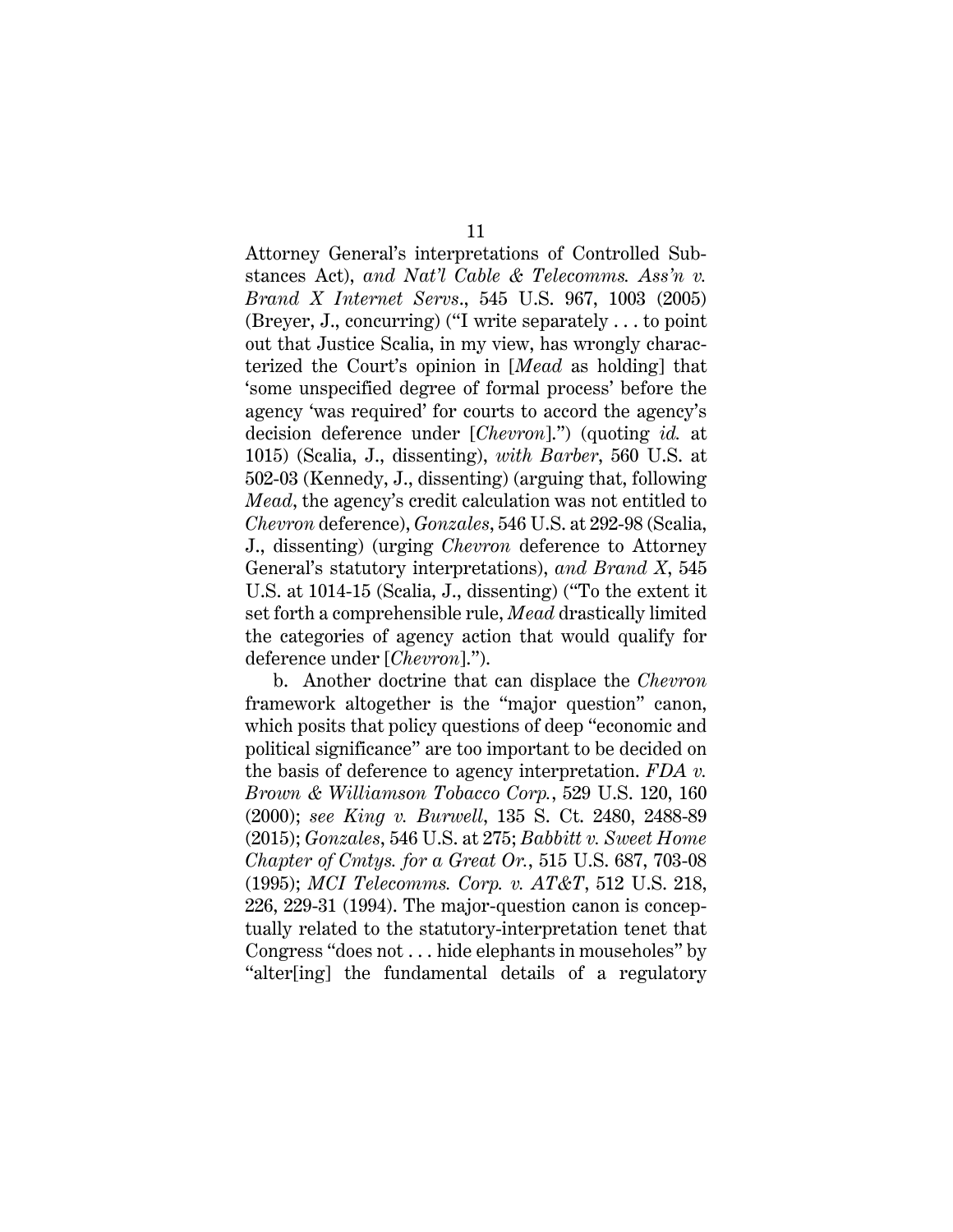<span id="page-19-6"></span>scheme in vague terms or ancillary provisions." *Whitman v. Am. Trucking Ass'ns*, 531 U.S. 457, 468 (2001).

<span id="page-19-4"></span><span id="page-19-3"></span><span id="page-19-1"></span><span id="page-19-0"></span>Unsurprisingly, the courts of appeals have struggled to consistently apply the major-question canon's standard of "deep 'economic and political significance,'" *King*, 135 S. Ct. at 2488-89 (quoting *Brown & Williamson*, 529 U.S. at 160). *Compare, e.g.*, *U.S. Telecom Ass'n v. FCC*, 855 F.3d 381, 383 (D.C. Cir. 2017) (Srinivasan, J., concurring in denial of rehearing en banc), *and Esquivel-Quintana v. Lynch*, 810 F.3d 1019, 1024 (6th Cir. 2016) ("This is not an 'extraordinary' case. *Chevron* applies.") (quoting *King*, 135 S. Ct. at 2488), *rev'd*, 137 S. Ct. 1562 (2017), *with U.S. Telecom Ass'n*, 855 F.3d at 402-03 (Brown, J., dissenting from denial of rehearing en banc), *and Esquivel-Quintana*, 810 F.3d at 1031-32 (Sutton, J., concurring in part and dissenting in part).

<span id="page-19-7"></span>c. Yet another source of ongoing uncertainty involves the boundary between *Chevron* deference for statutory interpretations and review under the "arbitrary or capricious" standard of the Administrative Procedure Act, 5 U.S.C. § 706(2)(A). The Court has indicated that the reasonableness inquiry under *Chevron*'s Step Two analysis is functionally equivalent to the APA's "arbitrary or capricious" standard. *See Judulang v. Holder*, 565 U.S. 42, 52 n.7 (2011); *Verizon Comms., Inc. v. FCC*, 535 U.S. 467, 527 n.38 (2002).

<span id="page-19-8"></span><span id="page-19-5"></span><span id="page-19-2"></span>"Since the scope of review is a threshold issue in nearly every administrative law case, the rise of sustained controversy over the meaning of Step Zero introduces needless uncertainty." Sunstein, *supra*, 92 Va. L. Rev. at 248. In sum, persistent doubts about whether and how to apply *Chevron* deference suggest that the doctrine is unworkable and the Court should reconsider it.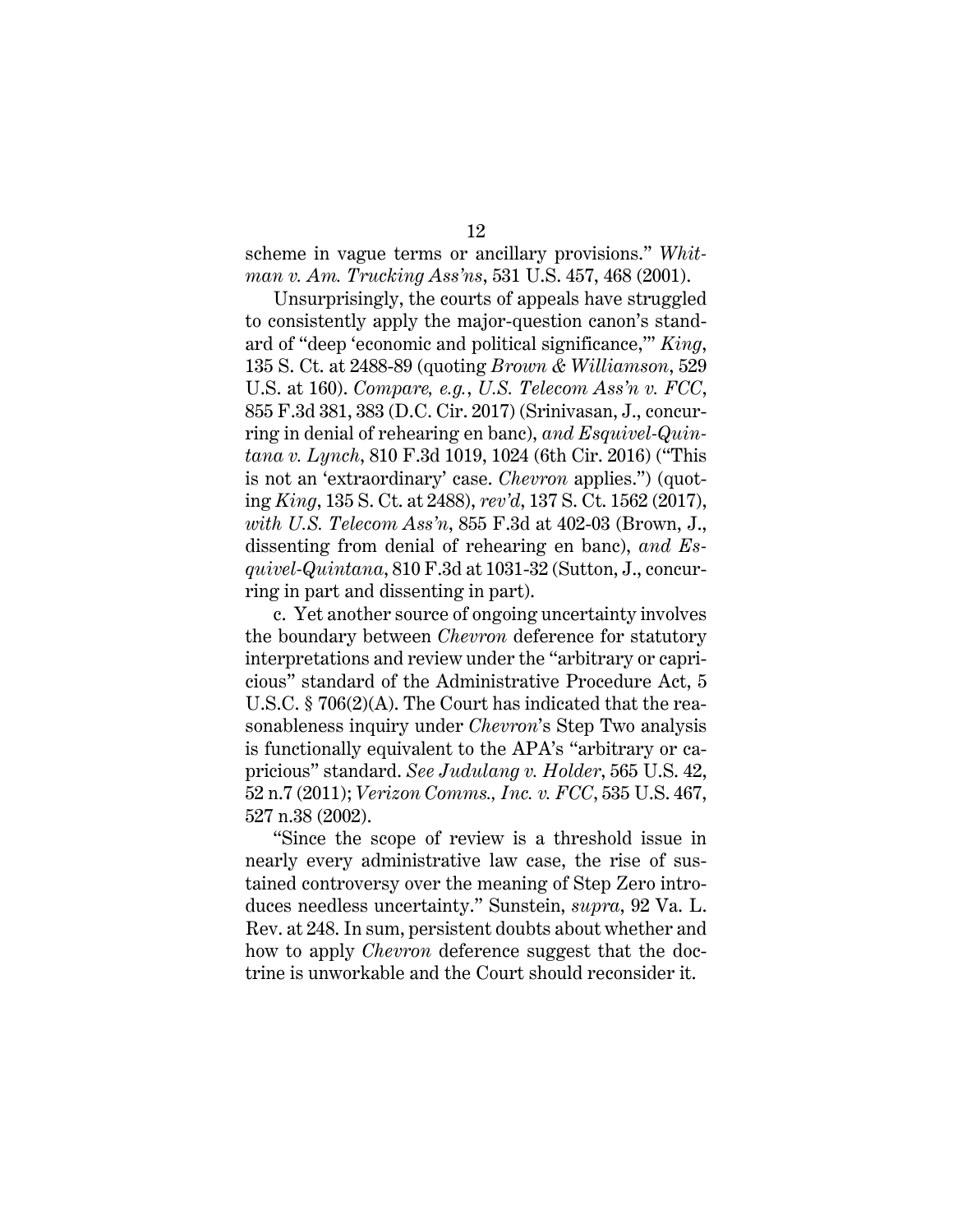## <span id="page-20-2"></span><span id="page-20-1"></span>**Chevron deference poses a significant threat to federalism.**

There are five main virtues of a federalist system that decentralizes power: (1) accountability, (2) responsiveness, (3) innovation (that is, using states as "experimental laboratories"), (4) public participation in democracy, and (5) protection of liberty. *See, e.g.*, *Gregory v. Ashcroft*, 501 U.S. 452, 458 (1991); Michael W. McConnell, Federalism: Evaluating the Founders' Design, 54 U. Chi. L. Rev. 1484, 1493-94, 1498-1507, 1510 (1987) (book review). The importance of these virtues is heightened when federal power is exercised by administrative agencies rather than Congress. State power would promote accountability, whereas federal agencies are comprised of unelected officials located in Washington, D.C. Likewise, States would be more responsive to the diverse interests of a "heterogeneous society," *Gregory*, 501 U.S. at 458, while federal agencies must formulate national policy by accounting for interested parties throughout the nation. Federal regulation displaces the ability of states to function as experimental laboratories. Public participation is also drastically decreased as the "federal government is too distant and its compass too vast to permit extensive participation by ordinary citizens in its policy formulations." McConnell, *supra*, 54 U. Chi. L. Rev. at 1510. Finally, federal regulations may stifle policy decisions made by state governments that provide greater liberty to citizens than they receive under the federal constitution. *See, e.g.*, *Gonzalez*, 546 U.S. at 265-75.

<span id="page-20-0"></span>Federalism concerns frequently arise in administrative law because every time an agency acts, it must interpret the federal statute that delegates power to the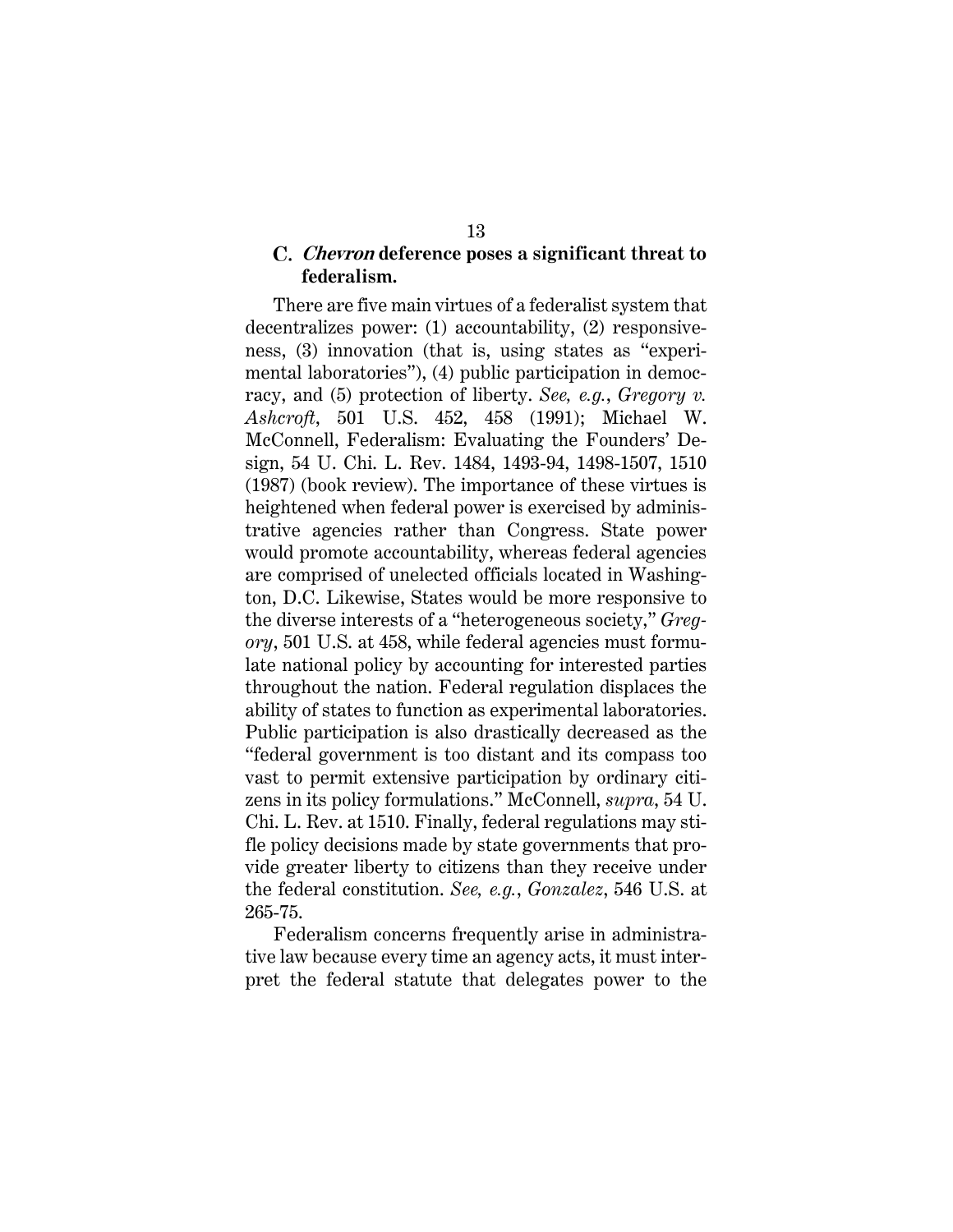<span id="page-21-3"></span>agency, and "the sheer amount of law . . . made by the [administrative] agencies has far outnumbered the lawmaking engaged in by Congress through the traditional process." *INS v. Chadha*, 462 U.S. 919, 985-86 (1983) (White, J., dissenting). Over a decade ago, *Chevron*'s author, Justice Stevens—joined by the Chief Justice and Justice Scalia—observed that "a healthy respect for state sovereignty calls for something less than *Chevron* deference" for agency decisions that threaten to disrupt the federal-state balance. *Watters v. Wachovia Bank*, *N.A.*, 550 U.S. 1, 41 (2007) (Stevens, J., dissenting). Yet putting that principle into action has proven elusive.

<span id="page-21-4"></span>An agency can attempt to supersede state law in an area of traditional state regulation by giving a broad interpretation to an ambiguous statutory term. As long as that interpretation is reasonable, under *Chevron*, it is entitled to deference. Unsurprisingly, federal agency officials often "consider *Chevron* deference when interpreting statutes and drafting rules" and tend to be "more aggressive in [their] interpretive efforts if [they] believe[] the reviewing court will apply *Chevron* deference (as opposed to *Skidmore* deference or de novo review)." Walker, *supra*, 16 Geo. J.L. & Pub. Pol'y at 121.

<span id="page-21-5"></span><span id="page-21-2"></span><span id="page-21-1"></span><span id="page-21-0"></span>The modern administrative state "wields vast power and touches almost every aspect of daily life." *Free Enter. Fund v. Pub. Co. Accounting Oversight Bd.*, 561 U.S. 477, 499 (2010). In light of these concerns, "the danger posed by the growing power of the administrative state cannot be dismissed." *City of Arlington*, 569 U.S. at 315 (Roberts, C.J., dissenting). Consequently, "the true test of federalist principle may lie . . . in those many statutory cases where courts interpret the mass of technical detail that is the ordinary diet of the law." *Egelhoff v. Egelhoff*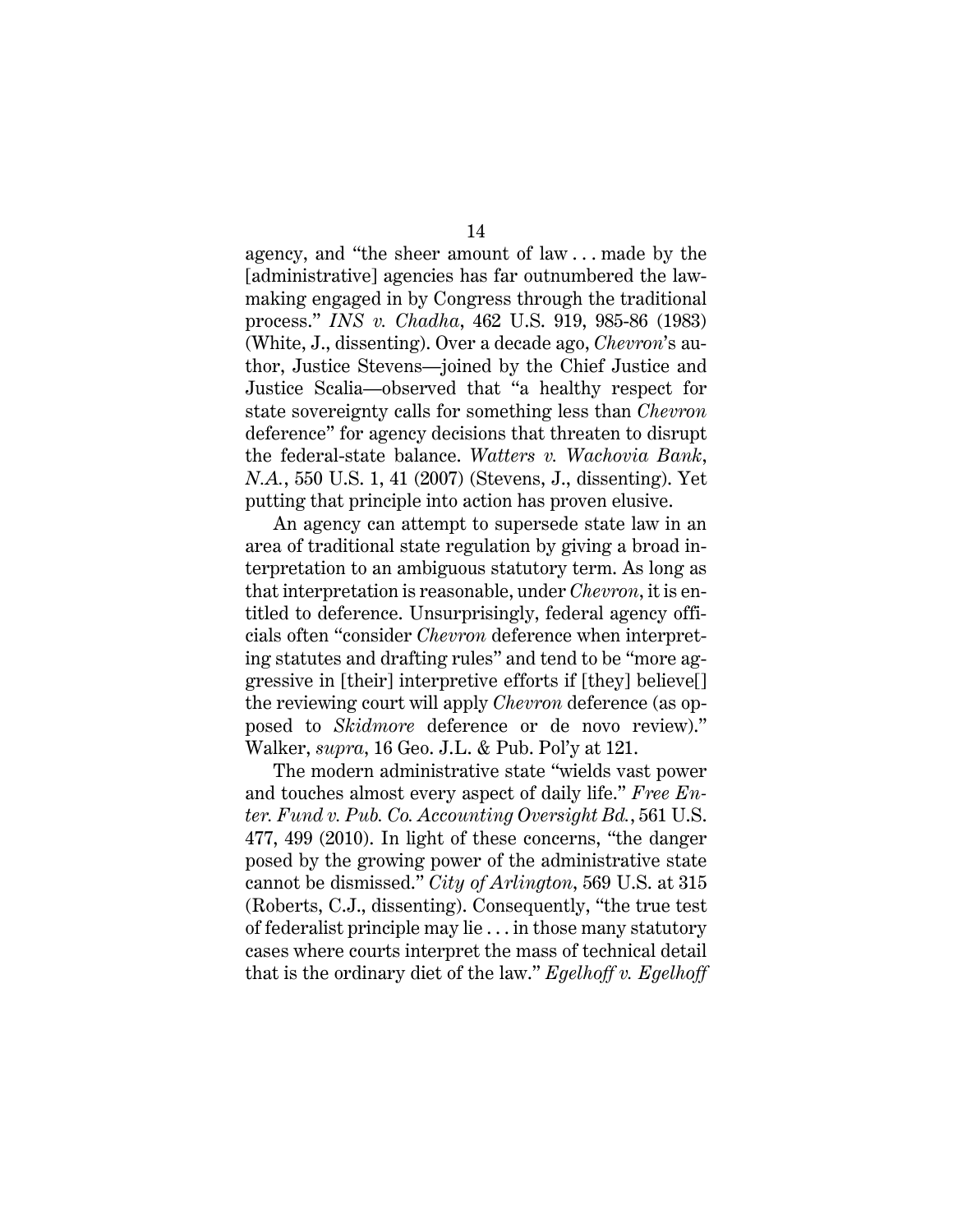*ex rel. Breiner*, 532 U.S. 141, 160-61 (2001) (Breyer, J., dissenting) (citations omitted).

<span id="page-22-2"></span><span id="page-22-1"></span>*Chevron* deference is especially problematic in disputes (like this one) between federal agencies and the States. In theory, "the structure and limitations of federalism . . . allow the States 'great latitude under their police powers to legislate as to the protection of the lives, limbs, health, comfort, and quiet of all persons.'" *Gonzales*, 546 U.S. at 270 (quoting *Medtronic, Inc. v. Lohr*, 518 U.S. 470, 475 (1996)). In practice, however, federalism principles are inevitably marginalized when federal power is exercised by agencies rather than by Congress. "'[U]nlike Congress, administrative agencies are clearly not designed to represent the interests of States, yet with relative ease they can promulgate comprehensive and detailed regulations that have broad pre-emption ramifications for state law.'" *Watters*, 550 U.S at 41 (Stevens, J., dissenting) (quoting *Geier v. Am. Honda Motor Co*., 529 U.S. 861, 908 (2000) (Stevens, J., dissenting)).

<span id="page-22-5"></span><span id="page-22-4"></span><span id="page-22-3"></span><span id="page-22-0"></span>Even before *Chevron*, John Hart Ely wrote: "[O]n most hard issues our representatives quite shrewdly prefer not to have to stand up and be counted but rather to let some executive-branch bureaucrat, or perhaps some independent regulatory commission, 'take the inevitable political heat.'" John Hart Ely, Democracy and Distrust: A Theory of Judicial Review 131-32 (1980). Thus, "[w]hen hard decisions have to be made, [Congress] pass[es] the buck to the agencies with vaguely worded statutes."' *Id.* (quoting 122 Cong. Rec. H10,685 (daily ed. Sept. 21, 1976) (statement of Rep. Levitas)). The broad deference to federal bureaucrats commanded by *Chevron* invites such mischief and perpetuates the cycle of political unaccountability that is anathema to federalism.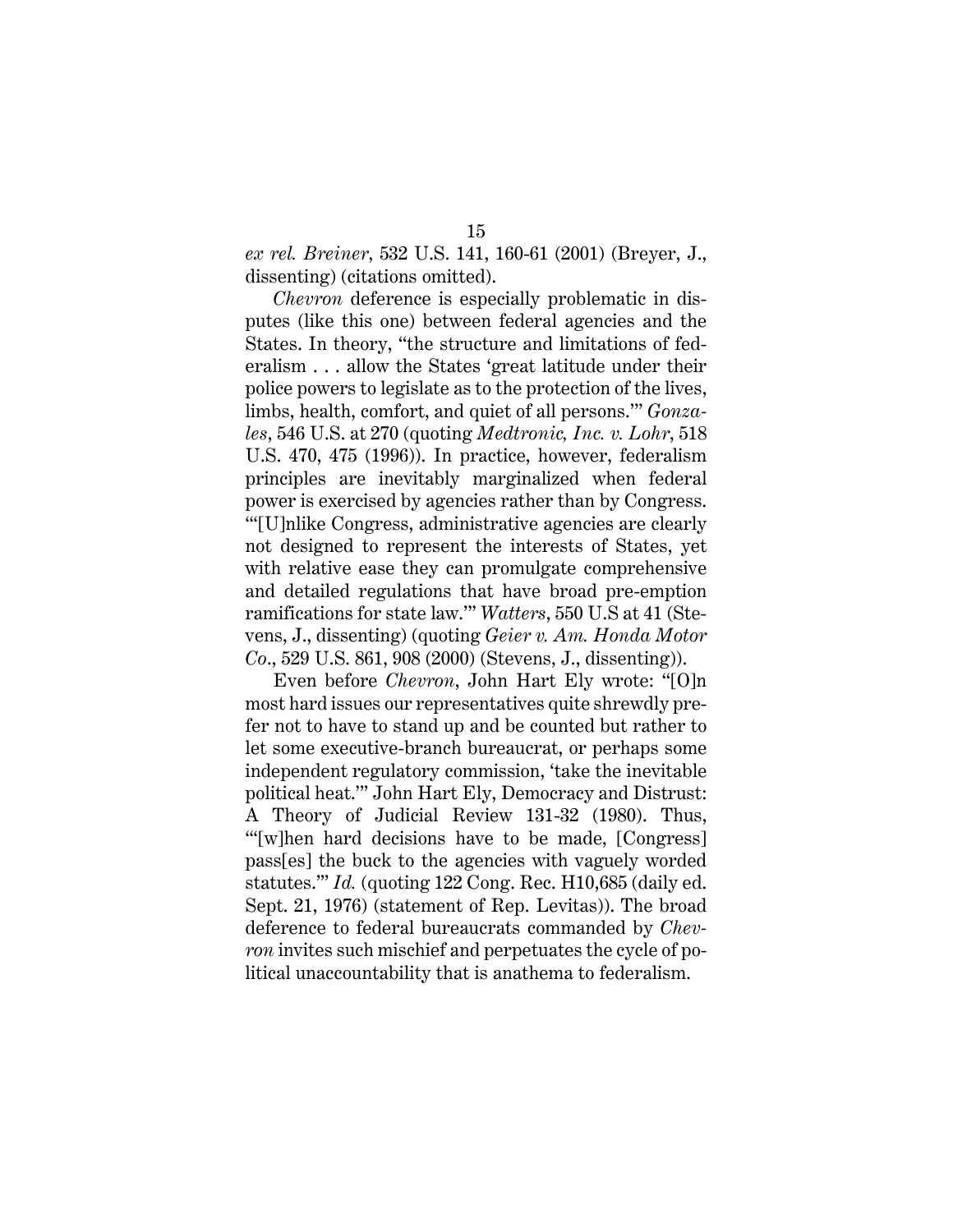#### <span id="page-23-2"></span><span id="page-23-1"></span><span id="page-23-0"></span>**Chevron increasingly appears unnecessary.**

The Court regularly reviews agency interpretations of statutory text without applying—and sometimes without even addressing—*Chevron*. *See, e.g.*, *Pereira*, 138 S. Ct. at 2109-20 (reviewing Board of Immigration Appeals' interpretation of statutory term "notice to appear"); *id.* at 2121 (Alito, J., dissenting) ("[T]he Court, for whatever reason, is simply ignoring *Chevron.*"); *Nat'l Ass'n of Mfrs. v. Dep't of Def.,* 138 S. Ct. 617 (2018) (rejecting the EPA's and Army Corps of Engineers' definitions of the statutory phrase "waters of the United States"); *FCC v. Fox Television Stations, Inc.*, 556 U.S. 502 (2009) (reviewing FCC's policy implementing statutory ban on broadcasting "any obscene, indecent, or profane language"); *Smith v. City of Jackson, Miss.*, 544 U.S. 228 (2005) (deciding whether Age Discrimination in Employment Act permits disparate-impact liability); *id.* at 243 (Scalia, J., concurring in part and in the judgment) ("This is an absolutely classic case for deference to agency interpretation."). The Court's willingness to forgo the use of *Chevron* in cases where it ordinarily would be expected to apply undercuts the notion that *Chevron* is indispensable.

<span id="page-23-5"></span><span id="page-23-4"></span><span id="page-23-3"></span>In a parallel vein, a number of state supreme courts have jettisoned *Chevron*-style deference (or never adopted it in the first instance) as a tool for reviewing state agency decisions interpreting state statutes. For instance, the Wisconsin Supreme Court recently announced: "We have . . . decided to end our practice of deferring to administrative agencies' conclusions of law." *Tetra Tech EC, Inc., v. Wisc. Dep't of Revenue*, 914 N.W.2d 21, 28 (Wis. 2018). Other States have taken similar positions. *See Stambaugh v. Killian*, 398 P.3d 574,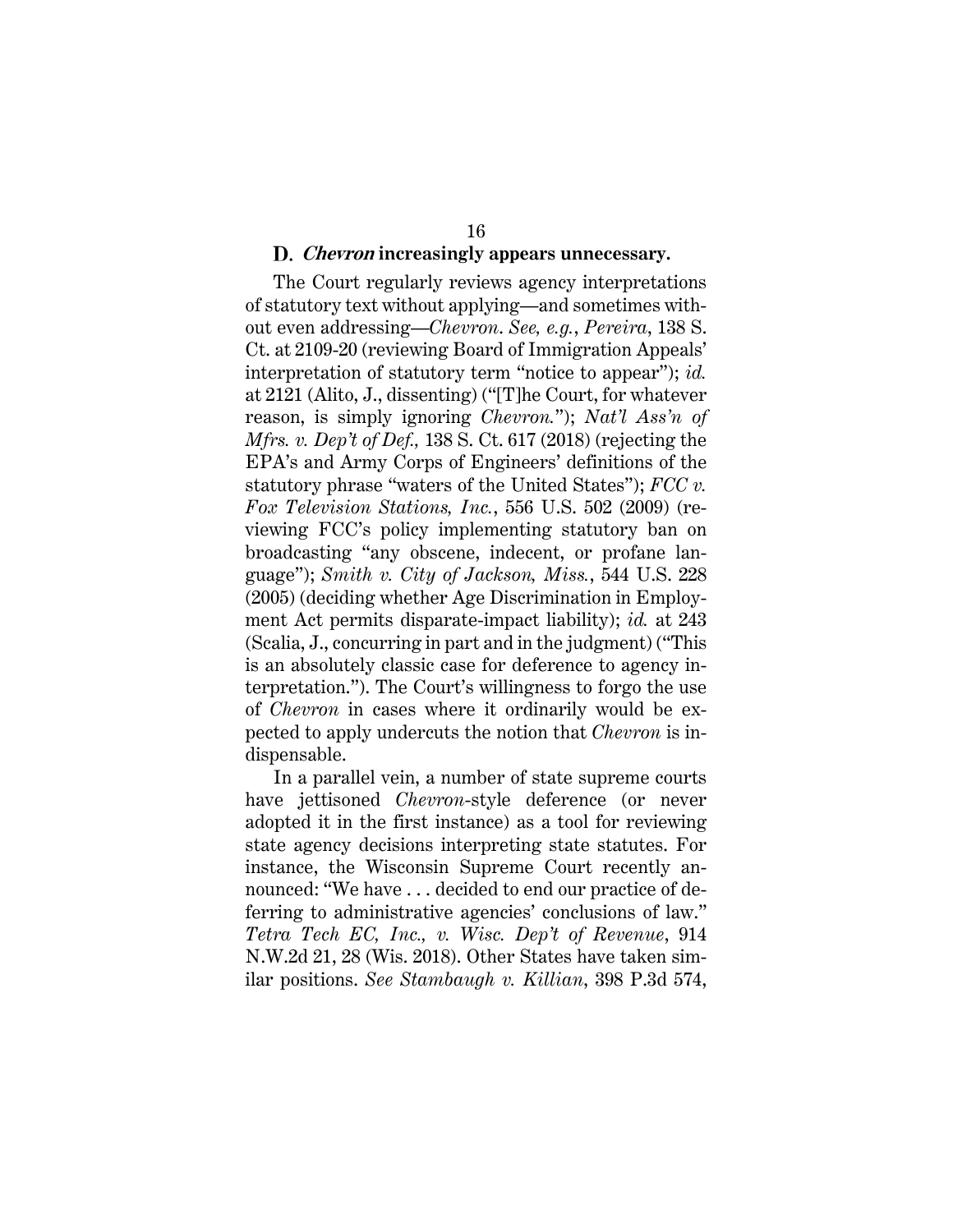<span id="page-24-2"></span><span id="page-24-0"></span>578 (Ariz. 2017) (Bolick, J., concurring) ("[T]his Court has never expressly considered whether *Chevron* or its progeny establish standards for administrative deference under Arizona law. I trust that, to the contrary, our constitutional separation of powers remains vibrant, notwithstanding the extent to which the United States Supreme Court has eroded it in the federal context."); *City of Brighton v. Rodriguez*, 318 P.3d 496, 501 (Colo. 2014) (courts are not bound by agencies' legal interpretations); *Gold Creek Cellular of Mont. Ltd. P'ship v. State Dep't of Revenue*, 310 P.3d 533, 535 (Mont. 2013) ("[W]e have only relied on *Chevron* deference when a federal or state agency interprets federal law or a state law companion to federal law."); *Kan. Dep't of Revenue v. Powell*, 232 P.3d 856, 859 (Kan. 2010)) ("[T]o the extent any statutory interpretation is required, our review is unlimited, with deference no longer being given to the agency's interpretation."); *Friends of the Columbia Gorge, Inc. v. Columbia River Gorge Comm'n*, 213 P.3d 1164, 1172 (Or. 2009) (en banc) (noting that *Chevron*-type "deference is foreign to the administrative law of this state"); *In re Complaint of Rovas Against SBC Mich.*, 754 N.W.2d 259, 271 (Mich. 2008) ("This Court has never adopted *Chevron* for review of state administrative agencies' statutory interpretations, and we decline to adopt it now.").

<span id="page-24-5"></span><span id="page-24-4"></span><span id="page-24-3"></span><span id="page-24-1"></span>Similarly, the Texas Supreme Court has "never expressly adopted the *Chevron* or *Skidmore* doctrines for [its] consideration of a state agency's construction of a statute." *R.R. Comm'n of Tex. v. Tex. Citizens for a Safe Future & Clean Water*, 336 S.W.3d 619, 625 (Tex. 2011). Although a Texas agency's view may receive "serious consideration" in certain circumstances involving statutes found to be ambiguous, *id.*, the Texas Supreme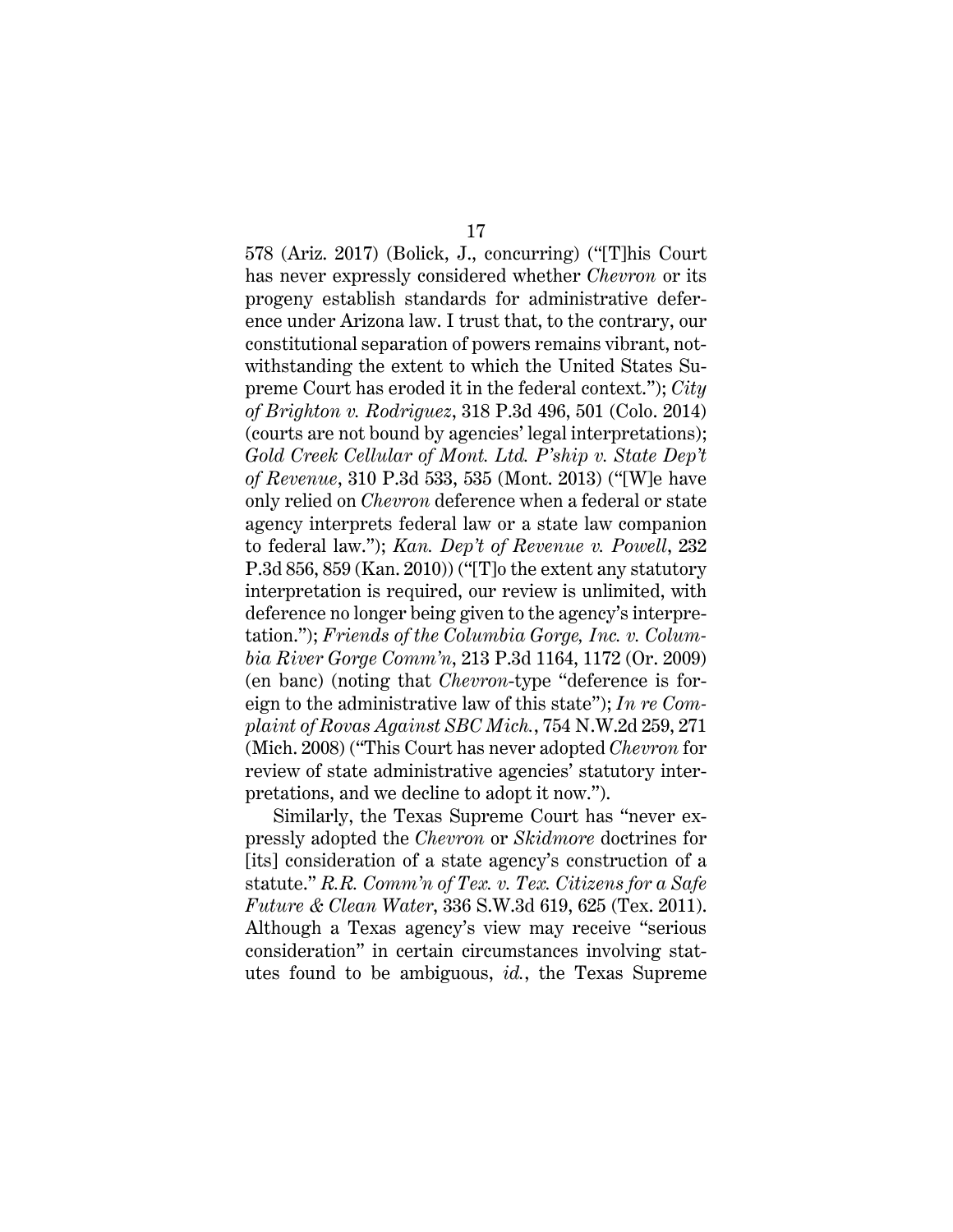<span id="page-25-2"></span><span id="page-25-1"></span>18

Court "rarely defers to agencies." Tex. Att'y Gen. Op. No. KP-115, 2016 WL 5873029, at \*5 (2016). That is because "the Texas Supreme Court has a well-developed, tiered process for assessing the meaning of statutes as a matter of law: text, context, and canons of construction," with the result that "Texas courts seldom conclude that a statute is ambiguous." *Id.* at \*4 (citations omitted).

Texas's approach may be a suitable model for looking beyond *Chevron* on the national stage. When a reviewing court is more inclined to employ such tools to find "that the meaning of a statute is apparent from its text and from its relationship with other laws," that court "thereby finds *less* often that the triggering requirement for *Chevron* deference exists." Scalia, *supra*, 1989 Duke L. J. at 521. Eliminating *Chevron* will help restore the distinction between questions of statutory interpretation that require legal acumen but not technical expertise (where no agency deference is appropriate), and questions that require technical expertise or involve policy judgments (where deference is more appropriate). Pojanowski, *supra*, 81 Mo. L. Rev. at 1086-87.

# <span id="page-25-0"></span>**II. This Case Presents an Opportunity to Overrule Chevron.**

The court below was tasked with a straightforward question of law: how to interpret various terms used in the Accountability Act. Those terms—such as "institutional costs," "costs attributable," "indirect," and "reliably"—appear in a regulatory framework designed to "promote fair competition" between the U.S. Postal Service and private carriers in the field of package delivery. Pet. App. 1a. The parties disagreed over the proper interpretation of those terms and, as a result, the permissible fees for certain postal services. *See* Pet. App. 2a.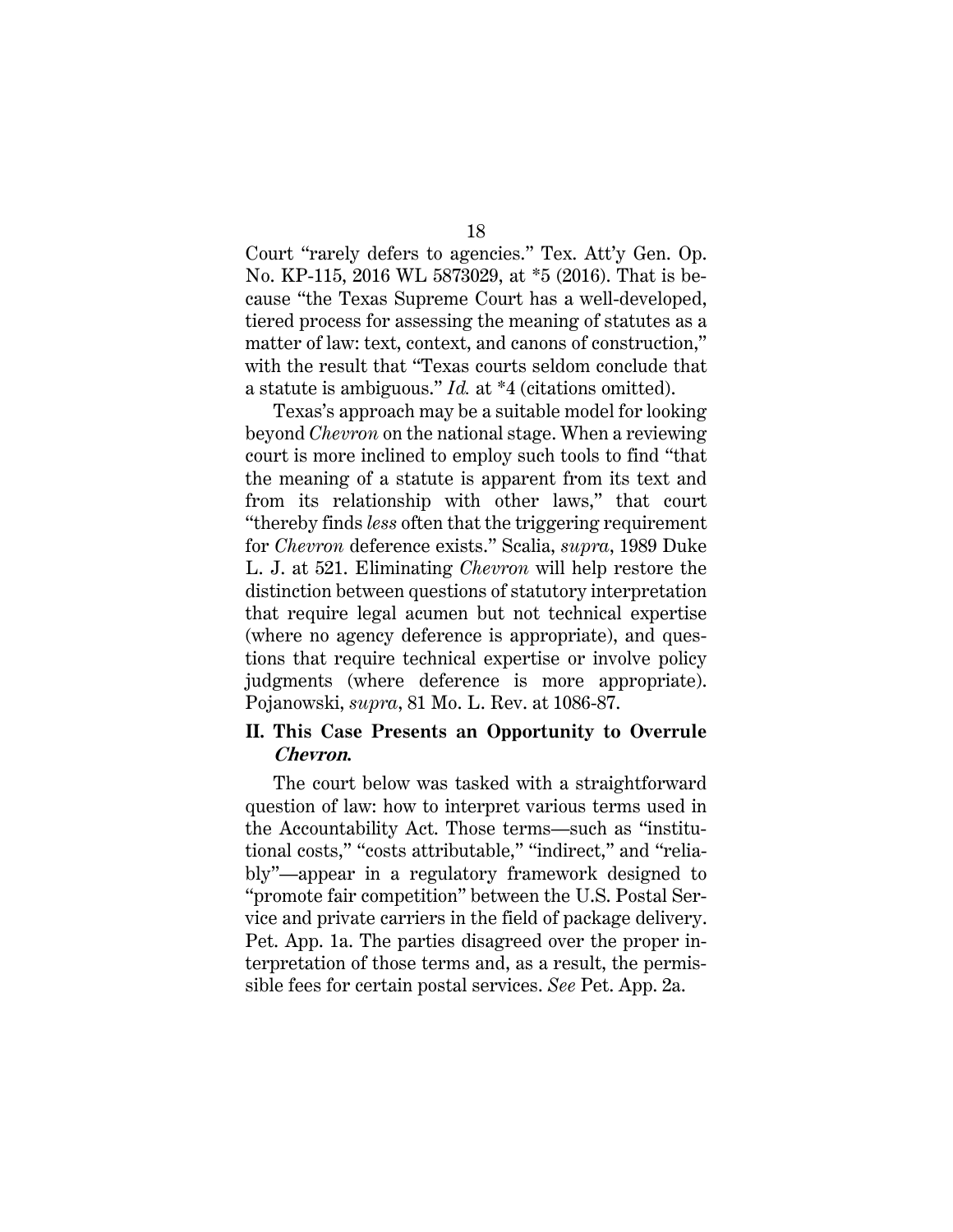<span id="page-26-0"></span>A court should resolve this type of dispute by analyzing the statute for itself and "say[ing] what the law is." *Marbury*, 1 Cranch at 177. But the court below took a different approach. Rather than analyze the relevant statutory language for itself, the decision below instead applied *Chevron* deference to an administrative agency's view of that language. In doing so, it ceded its "ultimate interpretative authority to say what the law is" to the Executive. *Michigan*, 135 S. Ct. at 2712 (Thomas, J., concurring) (internal quotation marks and citations omitted).

<span id="page-26-1"></span>The Court should overrule that doctrine, and this case presents the opportunity to do so. The decision below declined to determine the best reading of the Accountability Act. *See* Pet. App. 18a. It asked not which party had offered the superior interpretation of the relevant statutory language. *Id*. Instead, it asked whether "the statute requires UPS's reading." *Id*. The court answered no, and accordingly "deferr[ed] to the agency under *Chevron*." *Id*. The agency's understanding of the statute was not necessarily the correct one, but it was "perfectly reasonable under *Chevron*." Pet. App. 19a. That was enough for the agency to win, notwithstanding the significant problems the agency's position invites. *See* Pet. App. 20a-21a.

Because the decision below squarely turns on *Chevron* deference, it provides the Court a clear opportunity to revisit that doctrine and overrule it.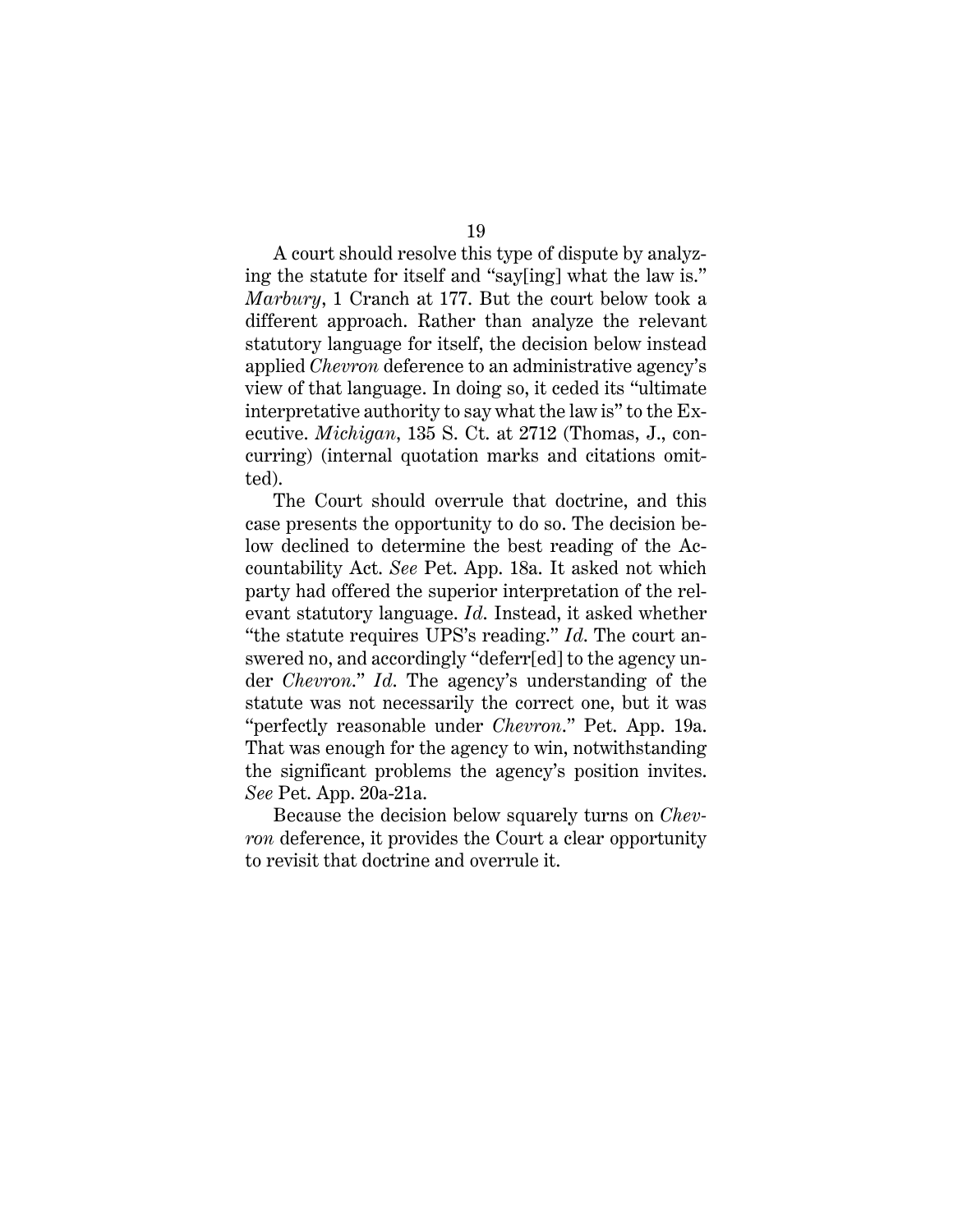#### 20 **CONCLUSION**

The Court should grant the petition for a writ of certiorari.

STEVE MARSHALL Attorney General of Alabama

MARK BRNOVICH Attorney General of Arizona

LESLIE RUTLEDGE Attorney General of Arkansas

DEREK SCHMIDT Attorney General of Kansas

JEFF LANDRY Attorney General of Louisiana

ERIC S. SCHMITT Attorney General of Missouri

TIMOTHY C. FOX Attorney General of Montana

DOUGLAS J. PETERSON Attorney General of Nebraska

Respectfully submitted.

KEN PAXTON Attorney General of Texas

JEFFREY C. MATEER First Assistant Attorney General

KYLE D. HAWKINS Solicitor General  *Counsel of Record*

JOSEPH D. HUGHES Assistant Solicitor General

OFFICE OF THE ATTORNEY GENERAL P.O. Box 12548 (MC 059) Austin, Texas 78711-2548 kyle.hawkins@oag.texas.gov (512) 936-1700